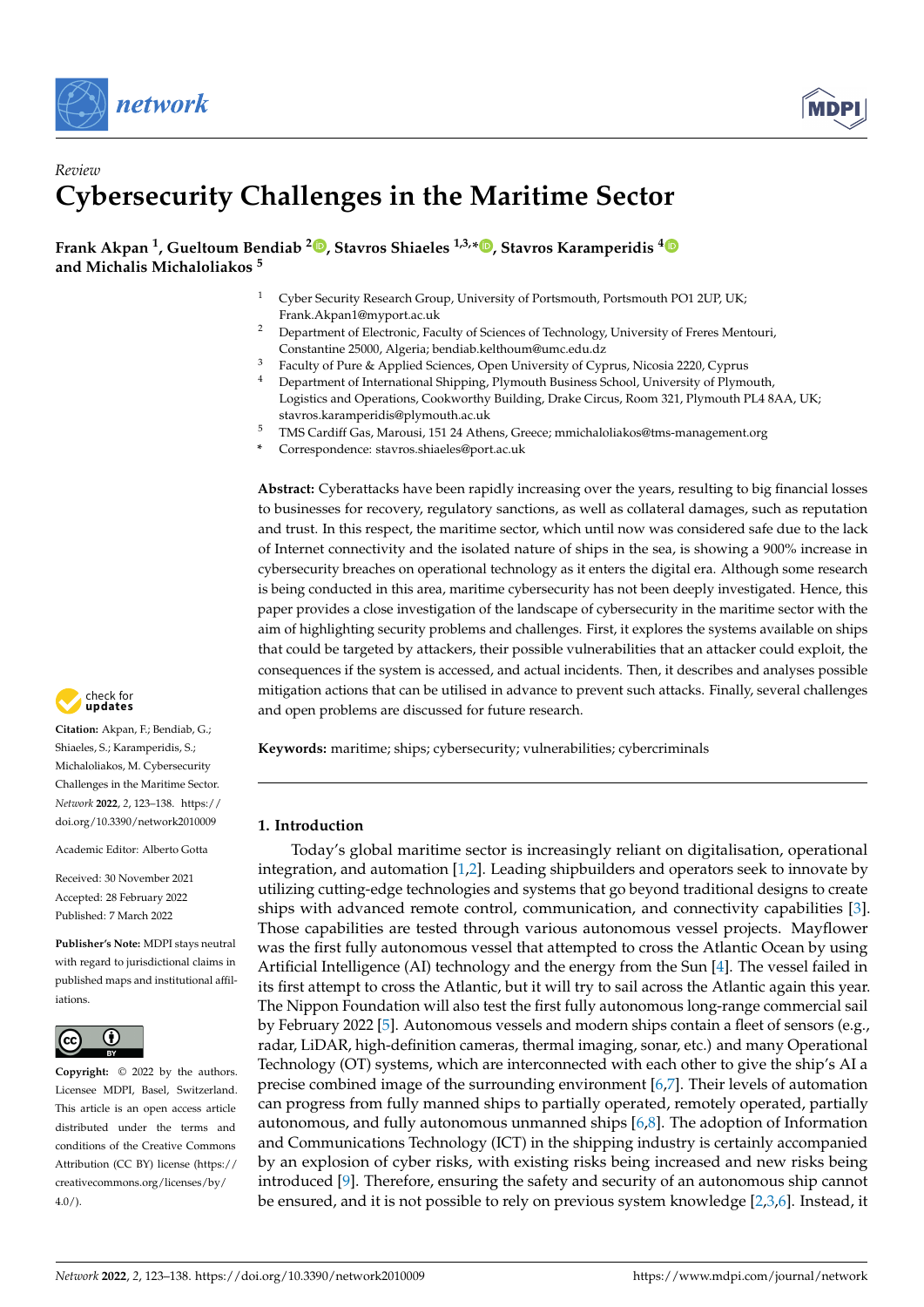necessitates a novel security approach, which considers all of the various systems onboard and onshore, as well as how they interact [\[2,](#page-12-1)[3,](#page-12-2)[9,](#page-12-8)[10\]](#page-12-9).

According to the European Directive "EU 2016-679", cyber-enabled ships are among the most critical infrastructures that already rely heavily on digital services, while malicious disruption of their operations can lead to financial and environmental damage or even endanger human safety [\[7\]](#page-12-6). Although some research is being conducted in this area [\[2](#page-12-1)[,3](#page-12-2)[,6,](#page-12-5)[9,](#page-12-8)[11\]](#page-12-10), maritime cybersecurity has not been deeply investigated. In this paper, we first identify security issues and threats that the modern shipping industry is facing, especially those targeting the systems available on ships. Then, we describe possible mitigation actions that can be utilised in advance to prevent such attacks, and finally, we discuss several challenges and open problems for future research. The remainder of this article is structured as follows: the next section (Section [2\)](#page-1-0) provides the background of the main systems available on modern and autonomous ships that could be targeted by attackers, while Section [3](#page-3-0) presents the possible vulnerabilities and major security threats of these systems. Section [4](#page-7-0) presents and discusses actual reported incidents in the last few years. Available security countermeasures and possible mitigation actions are discussed in Section [5,](#page-8-0) and finally, Section [6](#page-11-0) concludes the paper and outlines directions for future research.

## <span id="page-1-0"></span>**2. Background on Ship Automation Systems**

<span id="page-1-1"></span>Modern and autonomous ships are equipped with a variety of complex automated systems that have made the sea a much safer place than before [\[3\]](#page-12-2). However, some of these systems are often insecure and vulnerable to attack because they are considered less critical to security and performance [\[11\]](#page-12-10). As shown in Figure [1,](#page-1-1) these systems include navigation systems, radio detection and ranging (radar), Automatic Identification Systems (AISs), communications systems, and control systems for the wide range of electromechanical systems on board ships, such as the main engine, generators, converter drives, etc. [\[3](#page-12-2)[,12\]](#page-12-11).



**Figure 1.** Automation systems for modern and autonomous ships [\[13\]](#page-12-12).

Navigation systems include the Electronic Chart Display and Information System (ECDIS), the Global Positioning System (GPS), and the Global Navigation Satellite Sys-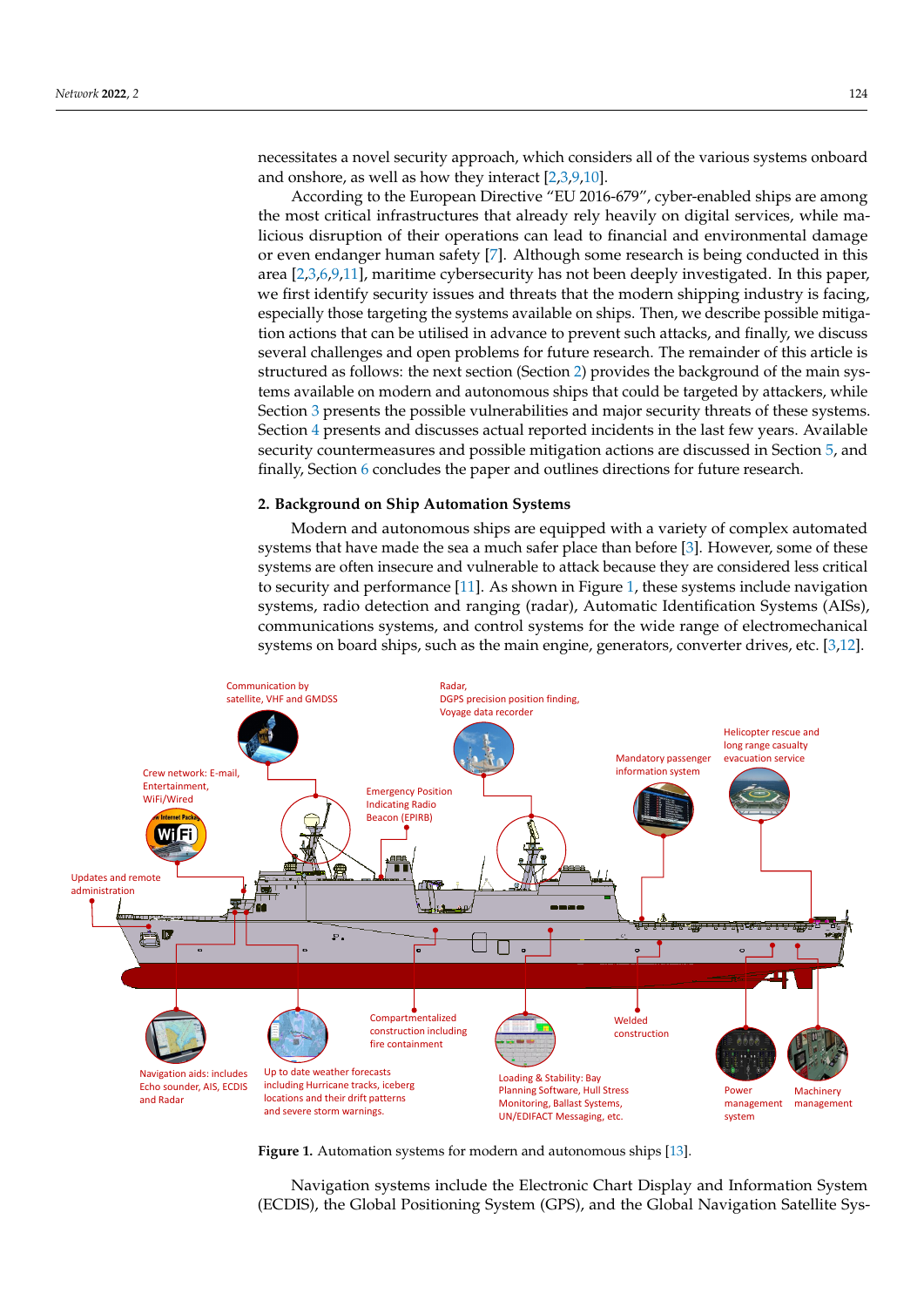tem (GNSS). GPS and GNSS are crucial enablers for modern and autonomous shipping worldwide [\[14\]](#page-13-0). Satellite positioning can be used in conjunction with other situational awareness systems that provide relative positioning information for decision-making [\[11\]](#page-12-10). The Automatic Identification System (AIS) is a radio broadcasting system that operates on both ships and shores. It is used for vessel traffic monitoring and assistance and to notify port and maritime authorities of the ship's location. It is also very useful for accident investigation, search and rescue operations, and weather forecasting [\[11,](#page-12-10)[15\]](#page-13-1). In fact, the ability to rely on transmitted data is crucial to maintain situational awareness and avoid collisions at sea. ECDIS is an integrated electronic navigation system that combines the data obtained from a number of electronic navigation sensors, such as GPS, radar, and AIS, and displays it in the form of a graphic image [\[12\]](#page-12-11). The International Maritime Organization (IMO) requires all commercial vessels to have ECDIS, which is typically installed on the bridge [\[11\]](#page-12-10). Radio detection and ranging (radar) is also a crucial system for modern ships because it provides valuable information about the ship's surroundings and also detects physical objects using radio waves, e.g., microwaves in the electromagnetic spectrum [\[16\]](#page-13-2).

In order to ensure high-speed data transmission rates throughout naval operations, most modern ships and vessels are equipped with the Maritime Very Small Aperture Terminal (VSAT), which acts as a ground station for the satellite to transmit and receive data from the antenna. The transceiver is mounted above the deck to align with the satellite view, and the control unit is located beneath the deck and serves as the computer's interface [\[17\]](#page-13-3). VSAT offers a variety of communication and security services such as ECDIS, AIS, telephone, Internet, cargo handling, wireless integration, crew welfare, and weather forecasting. The modern shipping industry is also seeing an increase in demand for automated intelligent video surveillance systems to monitor transport operations, especially in large storage areas, generators, and large vessels carrying valuable cargo [\[12\]](#page-12-11).

In addition, shipping and maritime industries are heavily dependent on Shipboard Industrial Control Systems (ICSs) and IT network systems [\[3,](#page-12-2)[12\]](#page-12-11). ICSs help to quickly collect and aggregate security and operational data from the entire ship's control and automation systems. It monitors temperature, pressure, level, viscosity, flow control, speed, torque, voltage, current, and machinery and equipment status on board in order to maintain safety and operational reliability and to keep up with an evolving threat landscape [\[18](#page-13-4)[,19\]](#page-13-5).

The Global Maritime Distress System (GMDSS) [\[20\]](#page-13-6), propulsion control system [\[21\]](#page-13-7), Integrated Bridge Systems (IBSs), machinery management [\[22\]](#page-13-8), and power control systems [\[23\]](#page-13-9) are other key features of the automation systems on board a ship that play an increasingly important role in facilitating the smooth, safe, and efficient operation of the ship. As the complexity, digitalisation, and automation of systems in the maritime industry increase, modern ships and vessels are confronted with an increasing number of new challenges related to the security and data protection of IT systems on board ships [\[3](#page-12-2)[,6,](#page-12-5)[24\]](#page-13-10). Recently, several cybercrime cases have been reported in the maritime industry, while others remain unknown as shipowners are not willing to report them for potential reputational damage [\[24\]](#page-13-10). Potential threats to the security and privacy of shipboard IT systems are discussed in the next section, along with actual incidents of cyberattacks against these systems.

Table [1](#page-3-1) presents a summary of the main automation systems in modern and autonomous ships and their uses. All these systems represent attack surfaces that malicious actors can exploit in order to get unauthorized access to the Ship, which is the topic discussed in the next section.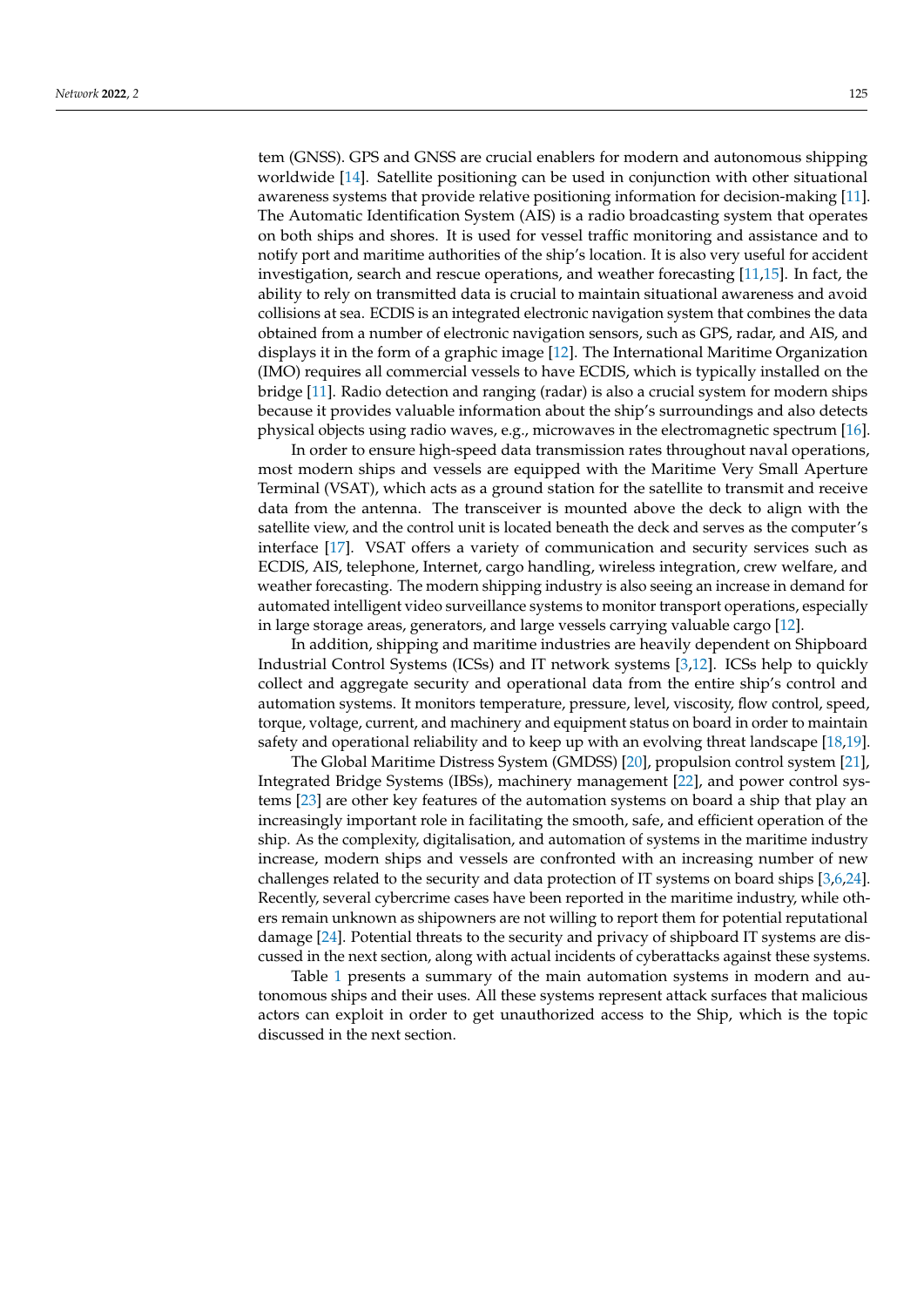| <b>Systems</b>                                                      | <b>USE</b>                                                                                                                                                                                                                                                                                                     |
|---------------------------------------------------------------------|----------------------------------------------------------------------------------------------------------------------------------------------------------------------------------------------------------------------------------------------------------------------------------------------------------------|
| Automatic Identification<br>System (AIS)                            | - Vessel traffic monitoring and assistance<br>- Avoid a collision<br>- Notify ports and maritime authorities of the ship's location<br>- Calculate the distance between the ship and the other ships<br>- Ensure sea safety by monitoring traffic<br>- Accident investigation and search and rescue operations |
| Electronic Chart Display                                            | - Collect and combine data from electronic navigation sensors<br>Information System (ECDIS) - Shows the position of the ship in real time                                                                                                                                                                      |
| GPS and GNSS                                                        | - Displays the position of the ship<br>- Displays the speed<br>- Displays the route and time                                                                                                                                                                                                                   |
| Radar                                                               | - Provides information about the ship's surroundings<br>- Detection of the position and speed of objects                                                                                                                                                                                                       |
| <b>Global Maritime Distress</b><br>System (GMDSS)                   | - Broadcast the distress messages related to safety issues<br>- Sending and receiving critical safety alerts                                                                                                                                                                                                   |
| Global Industrial Control<br>Systems (ICSs)                         | - Assist in reducing human errors<br>- Increase resource productivity<br>- Extend the life of the equipment<br>- Control and monitor parameters on board a ship                                                                                                                                                |
| Very Small Aperture<br>Terminal (VSAT)                              | - Uses a satellite network to send and receive data<br>- Offer a variety of communication and security services                                                                                                                                                                                                |
| Propulsion and machinery<br>management and power<br>control systems | - Monitor and regulate onboard machinery<br>- Monitor and regulate propulsion<br>- Monitor and regulate steering                                                                                                                                                                                               |
| Video Surveillance System                                           | - Monitor transport operations in large storage areas<br>- Monitor transport operations in large vessels                                                                                                                                                                                                       |
| <b>IT Network Systems</b>                                           | - Used for internal/external processes to send, receive, and store data<br>- Used for crew welfare<br>- Used for crew personal devices (BYOD)                                                                                                                                                                  |

<span id="page-3-1"></span>**Table 1.** A summary of the main automation systems in modern and autonomous ships.

#### <span id="page-3-0"></span>**3. Cyberattacks on the Ship Automation Systems**

The extensive utilisation of automation and IT systems in modern ships provides new opportunities for hackers and malicious actors to implement different cyberattacks that could lead to catastrophic incidents and cause major safety losses [\[3](#page-12-2)[,6](#page-12-5)[,24\]](#page-13-10). Extensive research efforts have been made by the research community to identify vulnerabilities in the modern maritime industry [\[3,](#page-12-2)[6](#page-12-5)[,24](#page-13-10)[–27\]](#page-13-11), and many successful cybercrime cases have been reported in the last few years [\[24,](#page-13-10)[25\]](#page-13-12). According to [\[24\]](#page-13-10), the main common motivations for these attacks are to gain remote control over ships and vessels, to steal important and confidential information that can be used for launching further attacks, or to disrupt the ship's operations by corrupting important components and making the automated systems unavailable. In fact, most of the IT systems in modern ships are insecure and vulnerable to attack because they are considered less critical to security and performance [\[6\]](#page-12-5). In this section, we investigate cyberattacks on modern and autonomous ships based on the already hacked automation systems and actual incidents.

#### *3.1. Automatic Identification System*

The AIS transponders communicate over the air without any authentication or integrity checks, which allows hackers to use it to spread fake massages [\[24\]](#page-13-10). As stated in [\[11\]](#page-12-10), software-defined radio is used by attackers to instigate fake "man-in-the-water" signals, making the ship unnoticed, and transmitting fake weather reports. Trusting in possibly inaccurate data can lead to poor choices and disastrous results. AIS data are also freely accessible to the public through websites such as Vessel Finder Limited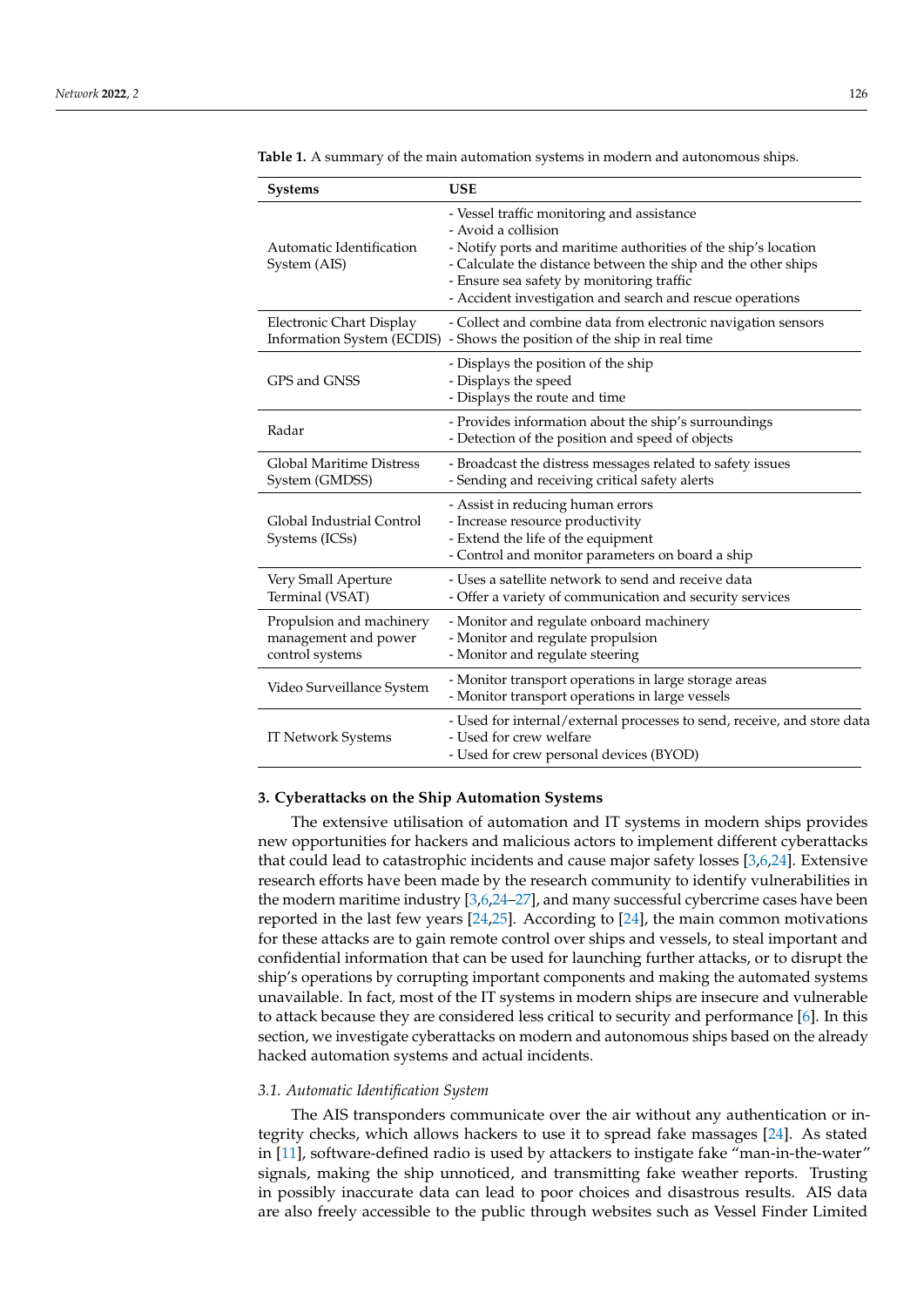[\(https://www.vesselfinder.com/\)](https://www.vesselfinder.com/) and Marine Traffic [\[28\]](#page-13-13). In this context, the IMO criticised the disclosure of information about ships and their itineraries because this information can be very useful in the event of a targeted attack.

## *3.2. Global Position System*

GPS and navigational technologies, which are actively used in the maritime sector, are specific goals of various cyberattack that aim to exploit design flaws to destabilise services that depend on these technologies [\[29\]](#page-13-14). Such attacks pose medium to high risks because, in addition to data and service protocol violations, there is the possibility of physical damage. Several attacks have been reported that attempted to exploit this set of technologies [\[30](#page-13-15)[–32\]](#page-13-16). For instance, spoofed GPS signals enabled attackers to reroute a vessel without triggering an alarm or alert from system handling [\[30\]](#page-13-15). In a similar incident, GPS signal jamming in South Korea affected the signal reception of more than 1000 aircraft and 700 ships for more than a week. Such cyberattacks can be classified as medium to high difficulty and are the result of the designs and standards of GPS and navigation systems. According to [\[33\]](#page-13-17), Satellite Communication Systems (SATCOMs), including those connecting vessels via the Internet with each other and with the mainland, contain a large number of vulnerabilities and critical security holes such as devices using unsecured or even undocumented protocols, factory-set-up accounts, the ability to exploit the password reset function, and backdoors.

#### *3.3. Global Navigation Satellite System*

One of the most interconnected systems is the Global Navigation Satellite System (GNSS). As a result, autonomous vessels that rely on improved satellite communications to transmit operational commands and sensor data may be at risk of cyberattacks [\[34\]](#page-13-18), such as denial-of-service attacks, package changes, and man-in-the-middle attacks. Furthermore, low-power satellite signals have a significant technical disadvantage due to simple congestion. As a result, spoofing and jamming are considerable flaws that may represent high-cost and low-effort attacks [\[35,](#page-13-19)[36\]](#page-13-20). Additionally, because many ship systems rely heavily on satellite position, GNSS failure can lead to the breakdown of other ship systems (e.g., AIS). Autonomous transportation systems must be capable of communicating with operational crews from ground crews, allowing cyberattacks to take full control of critical transport operations, allowing for a broader range of attacks and incentives for intruders [\[10](#page-12-9)[,15\]](#page-13-1).

#### *3.4. Electronic Chart Display Information System*

Security issues related to ECDIS have been deeply investigated in many studies [\[9](#page-12-8)[,37–](#page-13-21)[40\]](#page-13-22). In fact, there is a long list of flaws in ECDIS software implementations. The system is frequently run on old computers, which have no security updates available. The maps are downloaded from the Internet or manually uploaded via USB to the system, which may cause a compromise of the system while trying to update the maps. This update medium can open much room for attack [\[38\]](#page-13-23). The authors in [\[40\]](#page-13-22) investigated ECDIS software and discovered several security flaws that could allow an attacker to delete or reinstall system files, as well as inject malicious content. As a result, altered sensor data can be sent to ECDIS to affect navigation judgements, thereby causing collisions [\[38](#page-13-23)[,39\]](#page-13-24).

#### *3.5. Very Small Aperture Terminal*

With the widespread use of VSAT in the modern maritime industry, some aspects of the VSAT network, such as the transparent transmission and the openness, need to be improved to counter security threats, especially unauthorised access and interception attacks [\[41\]](#page-13-25). In 2014, IOActive [\[42\]](#page-13-26) tested several VSATs from different vendors and concluded that because they used plain text transmission with no authentication, encryption, security, or verification of personal information, all the tested devices were vulnerable at the implementation levels. As a result of the weak protection, attackers can send false signals or malicious code to the device to disable it or compromise the system, preventing the vessel from safely navigating. As reported in [\[41](#page-13-25)[,42\]](#page-13-26), AIS aggregators typically provide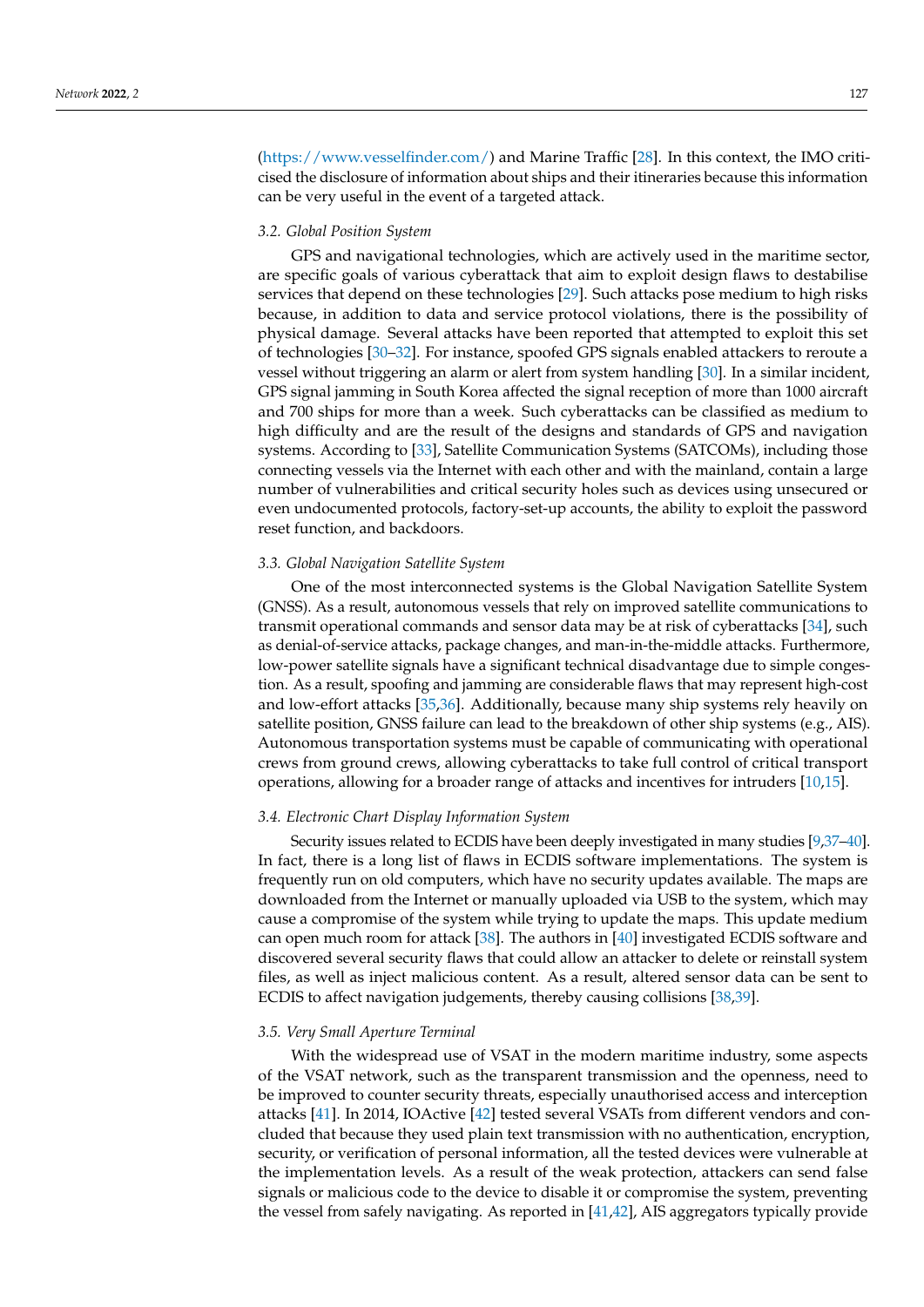ship location data. The real risk is that VSAT network interfaces can be found on the Internet using tools such as the Shodan Ship Tracker. This can reveal valuable and sensitive information such as brand names, product codes, and other data that could be used in cyberattacks. Standard information is typically available on vendors' websites, and many terminals continue to use the same factory settings, including the username and server password. An attacker can alter the GPS coordinates and settings, as well as download malicious software if he/she finds an open VSAT interface, and this enables further network hacking and provides access to critical management systems [\[43\]](#page-14-0).

#### *3.6. Radio Detection and Ranging*

Although radar signals are more difficult to interrupt than satellites, they are still susceptible to interference and DDoS attacks from cyberattacks. In the event of a cyberattack, radar can provide false information about nearby objects due to false echoes caused by external radar waves. This incorrect information can cause ship collision accidents.

This incorrect information can cause the ship to collide with an object. It is important to note that while radar and other frequencies in the electromagnetic spectrum are susceptible to noise-based interference or more advanced spoofing attacks, the mechanisms to achieve the same effect vary significantly between systems [\[44\]](#page-14-1).

#### *3.7. Video Surveillance Systems*

Video Surveillance Systems (VSSs) play a crucial role in the security and safety of vessels, cargo, and crew in all types of modern ships [\[45\]](#page-14-2). These systems are mainly used for monitoring and tracking the ship's critical operations and for protecting against attacks by terrorists and pirates [\[45,](#page-14-2)[46\]](#page-14-3). However, VSSs have been recently found vulnerable to several cyberattacks, and a number of security issues have arisen [\[24](#page-13-10)[,46\]](#page-14-3). For instance, researchers from Bitdefender found that two models of CCTV cameras, used in modern ships, are vulnerable to buffer overflow flaws. By exploiting this vulnerability, the researchers were able to track the activities of the hacked camera and overwrite passwords [\[46\]](#page-14-3). Moreover, this vulnerability can cause a VSS system crash or, worse, create an entry point for other cyberattacks [\[46\]](#page-14-3).

#### *3.8. Industrial Control Systems*

Most industrial control systems have been designed and programmed in a manner that is independent of the security requirements, and data are transmitted in plain text [\[3,](#page-12-2)[12\]](#page-12-11). Component security should be shared by vendors who maintain secure development structures and operators who configure components in accordance with industry standards and best practices. Either way, it often assumes the opponent's fault and takes no action, exposing many critical flaws for attackers to exploit [\[47\]](#page-14-4). Designers and operators of ICSs must understand the system's limitations, as well as the weaknesses of their components and protocols, as these are critical for the vessel's safety. The ship's distributed information technology network allows these control systems to communicate with one another. Continuous communication between the IT network and the website enables remote monitoring, troubleshooting, and debugging, while also lowering field travel costs and simplifying data collection and evaluation. One of the major concerns is that operators and engineers frequently disregard safety for the sake of convenience and efficiency, which can have far-reaching consequences throughout the whole shipping industry [\[48\]](#page-14-5). This conduct is caused by commercial pressure to save time and circumvent security policies [\[24,](#page-13-10)[39](#page-13-24)[,48\]](#page-14-5).

#### *3.9. IT Network Systems*

Several types of networks are used in the maritime industry for the transmission of the data gathered and processed by networked information systems. Examples of these technologies include SHIPNET, SAFENET, C3I system, RICE 10, SHIP system 2000, Smart Ship, and TSCE [\[24\]](#page-13-10). These technologies have many security vulnerabilities because the design and configuration of communication links between IT networks pay little attention to authentication and encryption methods, resulting in potentially vulnerable and outdated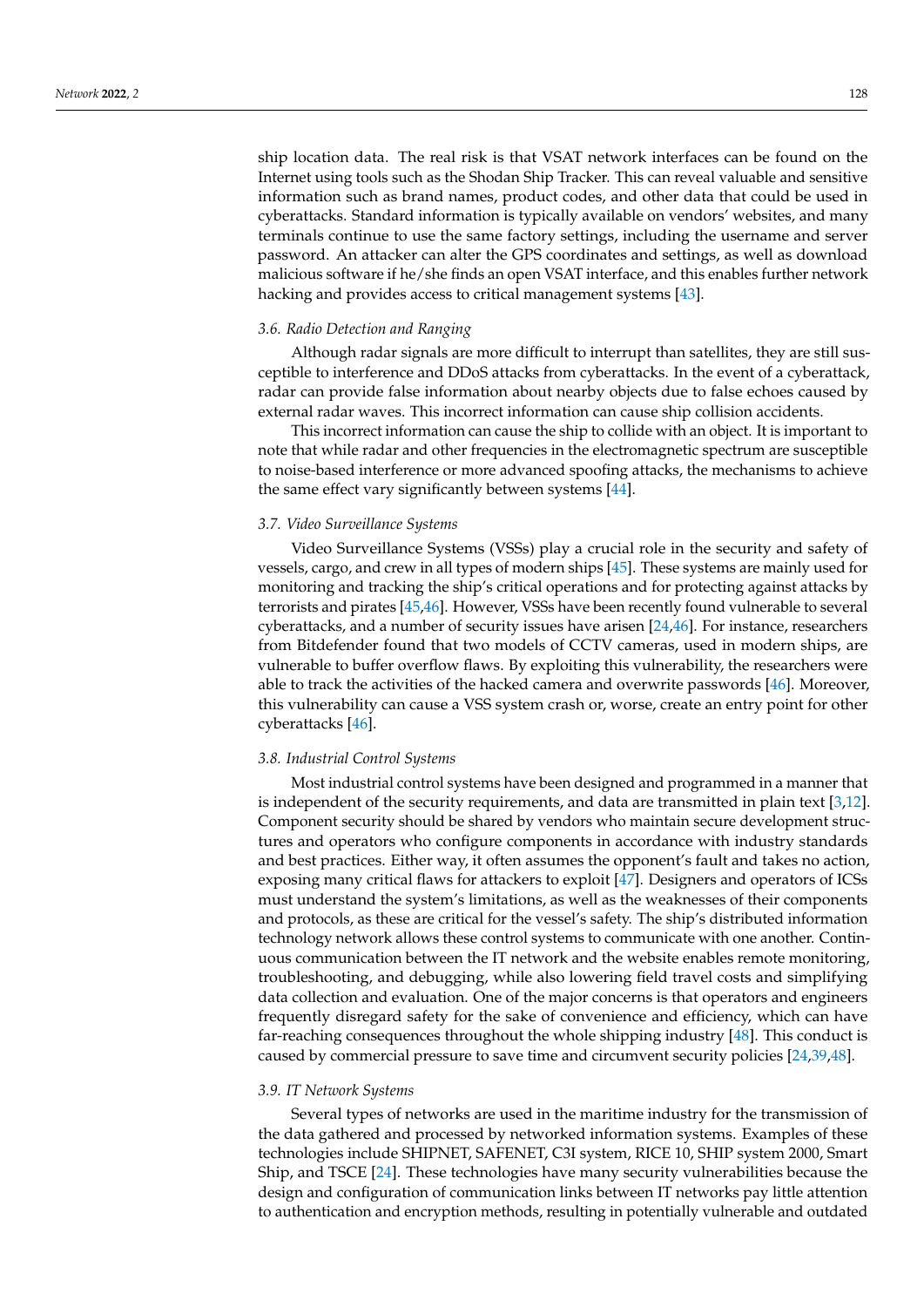systems being available on the Internet. Actually, shipboard information technology systems are frequently linked to onshore facilities, increasing the risk of systematic and continual threats [\[49\]](#page-14-6). Financial pressures, legal requirements, and remote monitoring and management requirements increase the need for IT systems and network connectivity in the modern shipping industry; however, these systems will increase the size of the attack surface that security teams must defend [\[3](#page-12-2)[,12](#page-12-11)[,46\]](#page-14-3) and create additional points of access that hackers could use to enter the ship's system. Therefore, vulnerabilities in these automated systems should be investigated carefully. Further, critical control networks must be isolated from the ship's IT and Internet networks in a secure area.

Moreover, the human factor becomes even more challenging with the complex interconnected ecosystem in the maritime sector. Therefore, a lack of a cybersecurity culture may be beneficial to any attacker that wants to gain access to a vessel and its systems, steal actual information, or disrupt the vessel's operations. Table [2](#page-7-1) summarises the main vulnerabilities of modern and autonomous ship systems and their consequences.

| <b>Systems</b>                                               | Vulnerabilities                                                                                                                                                                                                                                                                                                                                                        | Consequences                                                                                                                                                                                 |
|--------------------------------------------------------------|------------------------------------------------------------------------------------------------------------------------------------------------------------------------------------------------------------------------------------------------------------------------------------------------------------------------------------------------------------------------|----------------------------------------------------------------------------------------------------------------------------------------------------------------------------------------------|
| Automatic<br>Identification<br>System (AIS)                  | - Signal interference<br>- False information sharing<br>- Malware<br>- Spoofing<br>- No encryption<br>- Signal jamming                                                                                                                                                                                                                                                 | - Ship hijacking<br>- Destruction of data<br>- Theft of valuable data                                                                                                                        |
| Electronic Chart<br>Display<br>Information<br>System (ECDIS) | - Obsolete OSs<br>- Insecure update mediums                                                                                                                                                                                                                                                                                                                            | - Loss of communication with the NS<br>- Hijacking of a ship<br>- Sensitive data theft<br>- Compromising computers and OSs                                                                   |
| GNSS and GPS                                                 | - Jamming attacks<br>- Weak signal strength<br>- Interference<br>- Spoofing attacks<br>- DoS/DDoS attacks<br>- Packet modification                                                                                                                                                                                                                                     | - Ship hijacking<br>- Problems with the NS<br>- GPS signal false information<br>- Disrupt vessel operation<br>- Delays in services                                                           |
| Radar                                                        | - Jamming attacks<br>- Spoofing attacks<br>- DoS/DDoS attacks                                                                                                                                                                                                                                                                                                          | - Loss of communication with the NS<br>- Loss of lives and cargo<br>- Delays in cargo management                                                                                             |
| Global Maritime<br>Distress System<br>(GMDSS)                | - Malware<br>- Spoofing attacks<br>- DoS/DDoS attacks                                                                                                                                                                                                                                                                                                                  | - Wrong position of the ship<br>- Further attacks on ECDIS                                                                                                                                   |
| <b>Industrial Control</b><br>Systems (ICSs)                  | - Inadequate ACM<br>- No support for integrity check<br>- Information exposure<br>- Poor patch management<br>- Hardware failures<br>- Improper security configuration<br>- Lack of network segmentation<br>- Weak password policies<br>- Lack of firewalls<br>- Lack of encryption<br>- Weak remote access policies<br>- Weak USB policy<br>- Lack of training for SOS | - Ship hijacking<br>- Unavailability of the ICS<br>- Data leakage<br>- Physical damage to facilities<br>- Interference with safety systems<br>- Unplanned shutdowns<br>- Damage to equipment |

**Table 2.** A summary of the main vulnerabilities of modern ship systems and their consequences.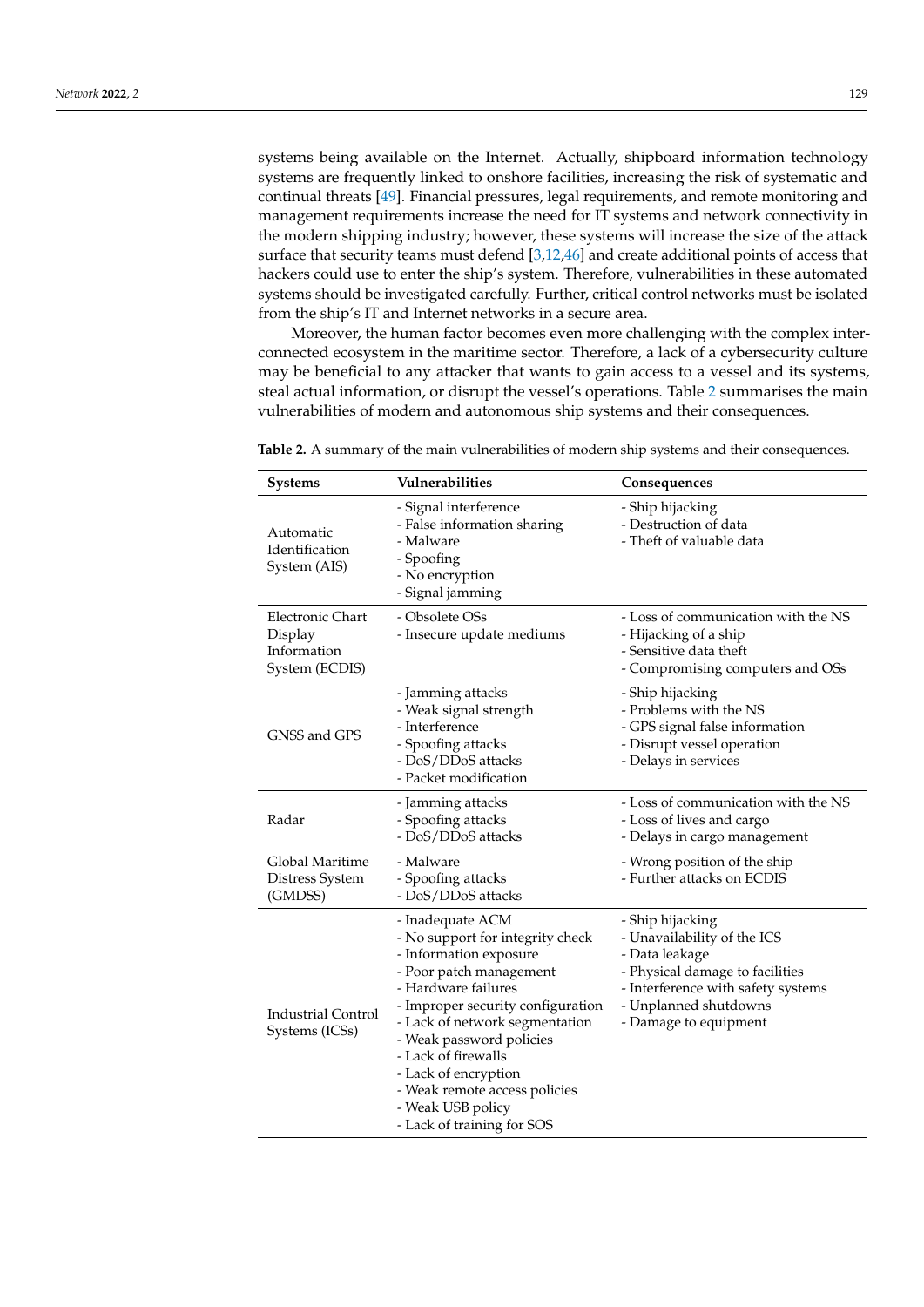<span id="page-7-1"></span>

| <b>Systems</b>                                                            | Vulnerabilities                                                                                                                                                                                                                                                                                                                                                    | Consequences                                                                                                                                                                                      |
|---------------------------------------------------------------------------|--------------------------------------------------------------------------------------------------------------------------------------------------------------------------------------------------------------------------------------------------------------------------------------------------------------------------------------------------------------------|---------------------------------------------------------------------------------------------------------------------------------------------------------------------------------------------------|
| Propulsion and<br>machinery<br>management<br>and power<br>control systems | - Malware attack<br>- DoS/DDoS attacks<br>- Smuggling<br>- Stealing<br>- Manipulation attacks                                                                                                                                                                                                                                                                      | - Ship hijacking<br>- Diversion of the ship<br>- PS could be interrupted<br>- Ship damage<br>- Financial damage<br>- Disclosure of sensitive data                                                 |
| Very Small<br>Aperture Terminal<br>(VSAT)                                 | - Fake signals<br>- Malware attack<br>- Stealing                                                                                                                                                                                                                                                                                                                   | - Theft of sensitive data<br>- Upload of malware<br>- Change of GPS coordinates                                                                                                                   |
| IT network<br>systems                                                     | - Poor access control<br>- DoS/DDoS attacks<br>- Weak password policies<br>- Malware attacks<br>- Poor patch management<br>- Improper security configuration<br>- Poor security documentation<br>- Lack of network segmentation<br>- Lack of firewalls<br>- Lack of encryption<br>- Weak remote access policies<br>- Weak USB policy<br>- Lack of training for SOS | - Upload malware<br>- Unauthorised physical access<br>- Unauthorised logical access<br>- Loss of confidential documents<br>- Financial damage<br>- Theft of sensitive data<br>- Reputation damage |

OS: Operating System. NS: Navigational System. ACM: Access Control Management. SOS: Secure Operations of the System. PS: Propulsion System.

## <span id="page-7-0"></span>**4. Cyberattack Cases from the Maritime Transport Sector**

Increased automation and artificial intelligence appear to be opening up new avenues for cyberattacks against the shipping industry, which has experienced serious cybersecurity incidents in recent years [\[24,](#page-13-10)[49,](#page-14-6)[50\]](#page-14-7). The technology needed to "spoof" a vessel is not expensive and us becoming easier to find and download online. Spoofing incidents have already been reported in the Black Sea, where a number of ships reported anomalies with their GPS-derived position and found themselves apparently located at an airport [\[51\]](#page-14-8). In the same area as the incident above, a ship was also exposed to GPS spoofing. The ship was at sea, but the geolocation system onboard claimed that the ship was on land [\[33\]](#page-13-17). Moreover, ship collisions and sea accidents due to the malfunction of navigation systems have been observed many times [\[52](#page-14-9)[–54\]](#page-14-10). In May 2017, a spoofing attack led to a collision between a U.S. Navy ship and a South Korean fishing boat [\[53\]](#page-14-11). In February 2017, an 8250 Twenty-Foot Equivalent Unit (TEU) vessel was completely hacked in route from Cyprus to Djibouti [\[54\]](#page-14-10). For about 10 h, the attacker took over the ship's navigation system and the captain was helpless to do anything to put the ship back into operation. In a previous GPS jamming attack, more than 280 vessels were reported by South Korea to have experienced navigational system issues; the GPS signal was jammed by hackers, causing some GPS signals to die and others to receive incorrect data [\[55\]](#page-14-12). When GPS fails to function properly, there is a very high risk of a disaster with catastrophic consequences for the crew, the ship, and the environment.

In a recent incident [\[56\]](#page-14-13), the onboard control system network of a U.S. vessel was infected with malware. This network is usually used to update electronic charts, manage cargo data, and communicate with shore-side facilities. The FBI reported that the lack of security strategies on the vessel was the main reason for such an attack, which caused critical credential mining of the vessel's control systems. In another similar incident, hackers remotely compromised the onboard computers of a U.S. Navy contractor, stealing massive amounts of highly sensitive data (614 GB) [\[57\]](#page-14-14). In recent years, the shipping industry has become an attractive target for ransomware attacks due to a perceived lack of investment in cybersecurity and the potential for significant operational disruptions [\[33\]](#page-13-17). In 2020,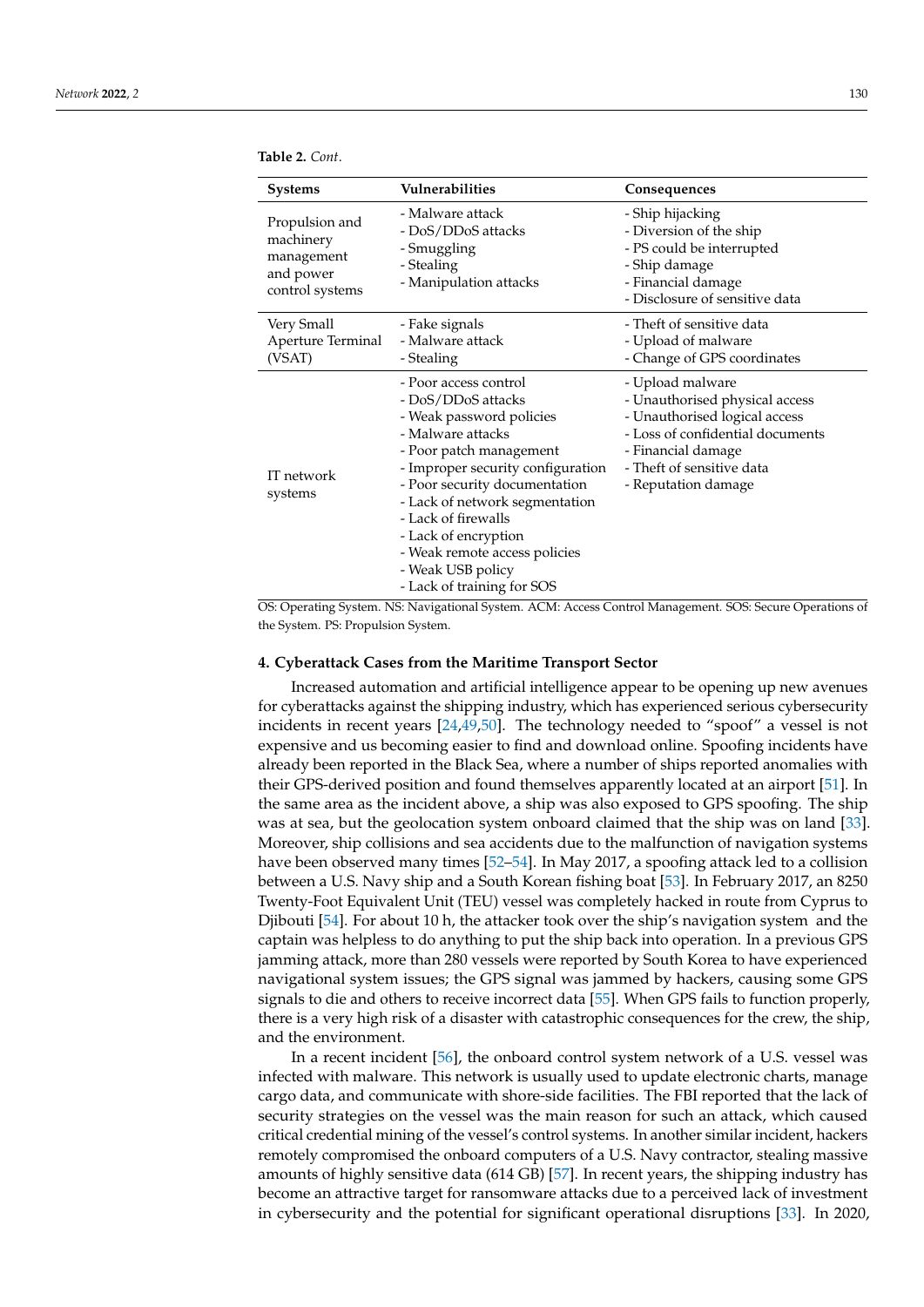two ships were infected by the ransomware Hermes 2.1 via the AZORult trojan. The infection came as a macro-enabled Word document attached to an email, and multiple workstations on the administrative networks were affected [\[33](#page-13-17)[,58\]](#page-14-15). In 2021, multiple Greek shipping companies were hit by a ransomware attack that spread through the systems of an IT consulting firm [\[58\]](#page-14-15). This incident showed the reality of IT supply chain risk for shipowners, shipmanagers, and the shipping industry, where a large number of them were affected by the hack. A few days later, one vessel was hijacked and up to six others reported the loss of steering control in the Gulf of Oman. These incidents were considered as "cyberpiracy" [\[59\]](#page-14-16). In another cyber incident, a newly built dry bulk ship was delayed from sailing for several days because its ECDIS was infected by an unknown virus. The source and means of infection, in this case, remain unknown  $[60]$ . According to  $[60]$ , the delay in sailing and costs in repairs totalled hundreds of thousands of dollars (USD).

The IT systems of ports have also had a burst of associated cyber incidents that affected the maritime infrastructure. The most frequent types of attacks are phishing, malware, social engineering, brute force, and denial of service. In March 2020, the port of Marseilles was hit with the "Mespinoza/Pysa" ransomware. In this incident, the maritime infrastructures were affected by the attack due to their interconnection with information systems in Aix-Marseille-Provence, which was the main target of the attack [\[61\]](#page-14-18). In another large-scale incident, the port system of Maersk fell victim to a major cyberattack caused by the "NotPetya" malware, which also affected many other shipping companies globally. Maersk's ships are still at sea, and its 76 port terminals around the world have stopped [\[62\]](#page-14-19). This incident was followed in 2020 by a serious ransomware attack on the shipping company CMA CGM SA, which impacted some servers on its network and prevented customers from having external access to the company's IT applications and booking systems [\[63\]](#page-14-20). This year, the Port of Houston was the target of an attack that involved a password management program that contained a formerly unknown vulnerability. The hackers exploited that to install malicious code that granted access to the networks, which they used to exfiltrate login credentials needed to control network access [\[64\]](#page-14-21). Luckily, the hack attempt was successfully defended, and "no system was impacted". All these incidents confirm that modern cyberattacks go beyond manipulating navigation or tampering with cargo; they can disrupt local and global supply chains and even put the lives of the crew or passengers on board the ship at risk. Table [3](#page-8-1) presents examples of recent cyber incidents in the maritime transport sector.

<span id="page-8-1"></span>**Table 3.** Examples of recent cyber incidents in the maritime transport sector.

| Year Incident                                                | Consequences                        |
|--------------------------------------------------------------|-------------------------------------|
| 2016 GPS jamming attack in South Korea [54]                  | 280 vessels were affected           |
| 2017 Cyberattack against the navigation system [54]          | Hijack of the vessel for 10 h       |
| 2017 Cyberattack against the navigation system [53]          | U.S. Navy ship collided with a boat |
| 2018 GPS spoofing attack against ships in the Black Sea [51] | Deviation of 20 ships to an airport |
| 2018 Remotely compromising onboard computers [57]            | Stealing sensitive data             |
| 2018 GPS spoofing attack [33]                                | Manipulation of the ship position   |
| 2018 NotPetya malware attack [62]                            | Affected shipping infrastructures   |
| 2018 ECDIS was infected by a virus [60]                      | Delay in the ship sailing           |
| 2019 Malware attack targeted a U.S. vessel [56]              | Critical credential mining          |
| 2020 Ransomware Hermes 2.1. attack on 2 ships [33]           | Infection of the whole network      |
| 2020 Ransomware attack "Mespinoza/Pysa" [33,61]              | Maritime infrastructures infected   |
| 2021 Ransomware attack on shipping companies [58]            | All their files were encrypted      |
| 2022 Installation of malicious code [57]                     | Gain access to the port network     |

#### <span id="page-8-0"></span>**5. Security and Safety Countermeasures**

Modern and autonomous ships have become ripe targets for high-profile cyberattacks due to the increasing usage of digital technologies. Therefore, several countermeasures and in-depth defence strategies should be adopted in order to build resilience to external and internal security threats [\[65,](#page-14-22)[66\]](#page-14-23). The first is to create a continuous monitoring system that can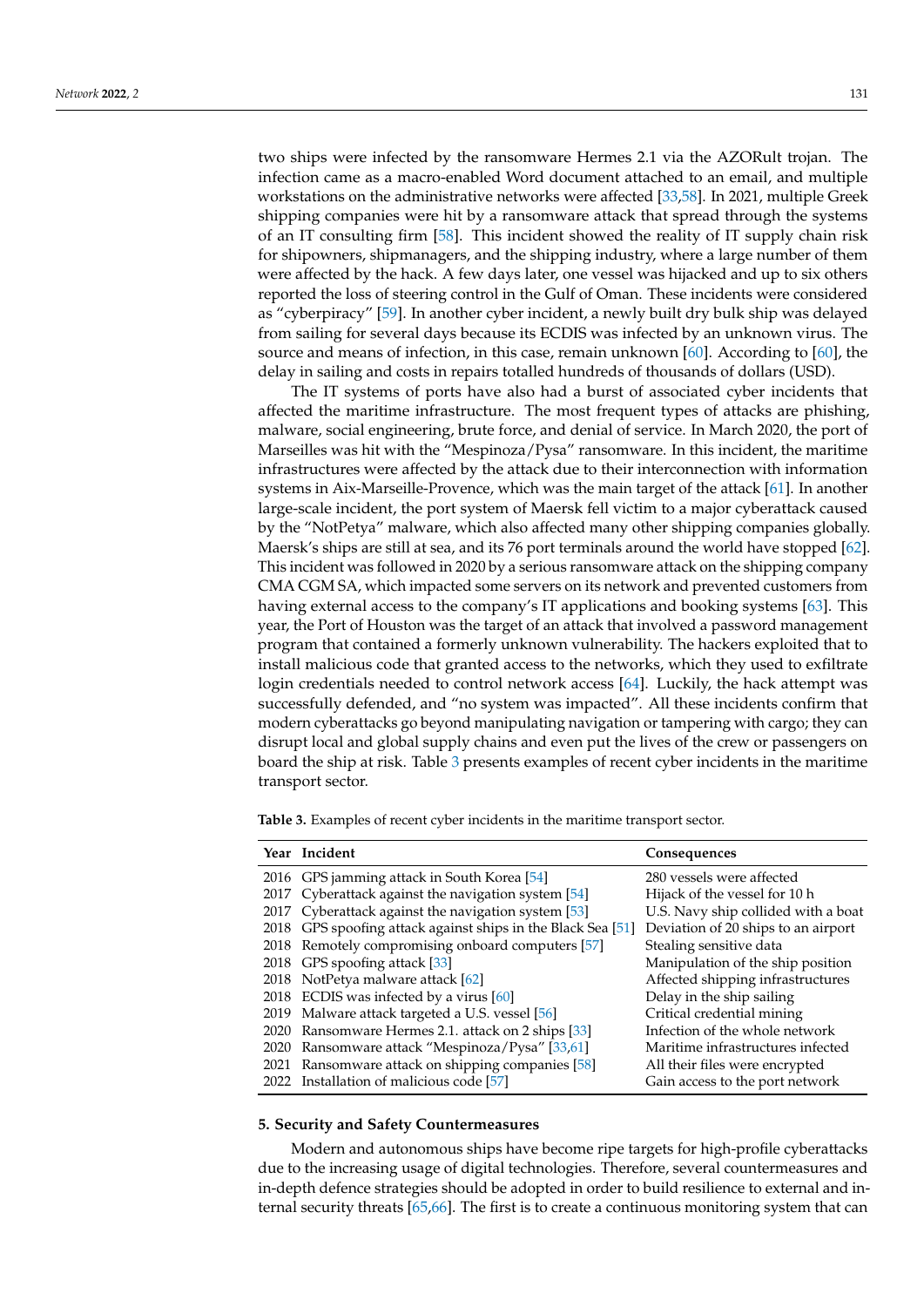provide real-time situation awareness of the ship's security health status [\[65](#page-14-22)[,67](#page-14-24)[,68\]](#page-15-0). In this context, blockchain technology has been proposed to improve autonomous vessels' control security in many studies [\[65,](#page-14-22)[69](#page-15-1)-71]. The main feature of blockchain technology, including traceability, transparency, auditability, immutability, and decentralisation, is proposed to enable secure communication and secure storage of the data exchanged between vessels and the shore control centre. The utilisation of this technology will eliminate some critical security threats for ship communication, such as losing data, data changing by malicious actors, or data hijacking [\[71\]](#page-15-2). According to [\[70\]](#page-15-3), blockchain technology will play a major role in identification and certification, ensuring data integrity and information security in the future of the maritime industry and autonomous vessels.

Since all ship systems are interconnected, only one compromised system can allow attacks to access all other systems, from the water treatment system to the engine management system. Therefore, the design of the IT and OT systems themselves can be a valuable asset to defend from certain attacks as well [\[65\]](#page-14-22). According to [\[72\]](#page-15-4), one mechanism that could increase navigational safety is the Navigation Message Authentication (NMA) system, which is designed to prevent spoofing and to provide increased safety. An NMA scheme would include authentication messages in the navigation message stream, authenticating the source, while also protecting the navigation data's cryptographic integrity [\[73\]](#page-15-5). The receiver can detect intruders trying to generate or modify navigation data. An attacker cannot simulate an authentication message because he/she does not have the key required to generate the authentication message. Considering the dangers of the ECDIS failure, the IMO outlined the need for backup arrangements on board vessels. Because these backups do not provide the full functionality of ECDIS, they should be used in conjunction with current paper charts. Many reputable shipping companies choose to install a second ECDIS on board to reduce the risk of ECDIS failure [\[74\]](#page-15-6).

Given the vast amounts of data that ships tend to generate, efficient authentication and access control mechanisms would be preferable in most circumstances [\[65](#page-14-22)[,67](#page-14-24)[,68\]](#page-15-0). The shipping community must implement a Public Key Infrastructure (PKI) for the electronic trust system to function; this is because the PKI will allow users and systems to validate the legitimacy of certificate-holding entities, while also securely exchanging information among them. Many PKIs are already in operation, with the majority being established on a commercial basis by private entities. A shipping PKI with the IMO as the top trusted entity ("root Certificate Authority (CA0") and flag states directly underneath can be set up [\[75\]](#page-15-7). Flag states have the authority to issue new keys and certificates to coastal state authorities, ships flying their flag, recognised organisations, ports, and others who require an internationally available public key certificate. Certificates can also be issued to ship owners or other organisations that play important roles in the international shipping community for secured communication and sharing of digital information [\[76\]](#page-15-8). The study in [\[77\]](#page-15-9) indicated that based on spatial correlation, an antenna array structure is used to detect and mitigate spoofing signals. This method can detect interfering signals, and array calibration is not required or any array orientation information. This technique is capable of effectively distinguishing spoofing attacks that use a single transmit antenna. Furthermore, because all spoofing signals share the same propagation channel properties, their performance is unaffected by multipath propagation. Since it requires the use of multiple antenna branches, this procedure increases the hardware complication of the GPS receiver, because it must acquire and track both spoofing and authentic signals to distinguish spoofing PRNs; this method increases the computational density of the GPS receiver.

In addition, third-party access to systems, such as remote access solution providers, can be problematic because it is difficult to determine the security posture of these organisations and their networks are not typically included in security assessments. This should be performed in a manner that is confirmed by an entity actually present on the vessel. It is important to evaluate each of these factors to reduce the likelihood of a security vulnerability that could allow an attacker to access a ship's system or traverse the network without obstruction [\[33\]](#page-13-17). One of the first steps in mitigating a potential attack is to be aware of the vulnerabilities, which are essentially a niche in the network. However, integrating a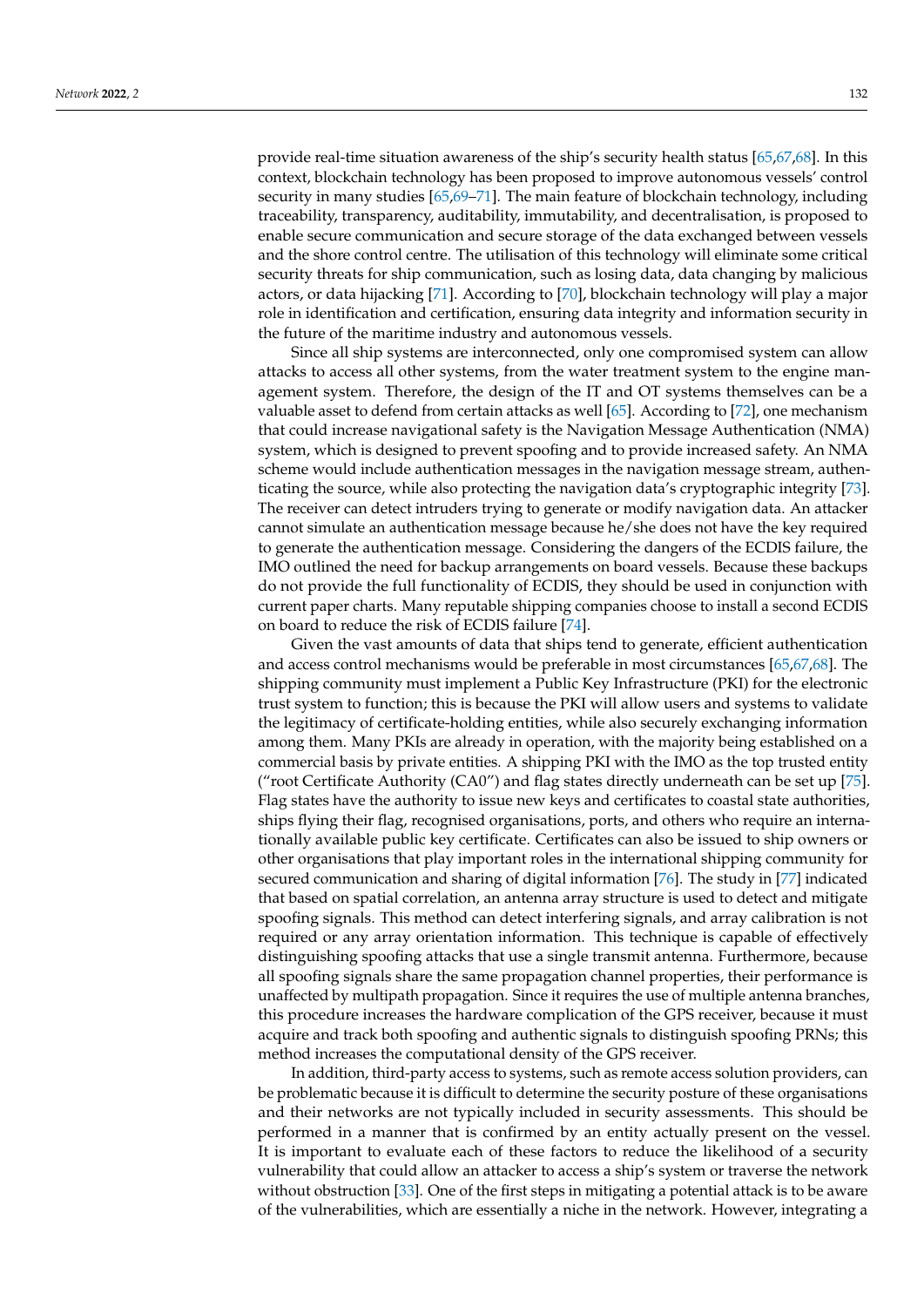comprehensive security plan into the ship's network systems provides the most effective way to prepare for the worst and know how to get back. To achieve this, a comprehensive risk assessment should be carried out, and this will assist in the development of a robust cybersecurity risk strategy.

In the maritime security policies, the human factor plays a significant role within an organisation, as this can be the weakest link, but on the other hand, the first defence in the cyber chain [\[33](#page-13-17)[,78,](#page-15-10)[79\]](#page-15-11). Under this prism, the human factor becomes even more challenging with a complex interconnected ecosystem such as the one that exists in the maritime sector. Ships, ports, and third-parties are often operating with rotating crews with different levels of cybersecurity understanding, who may not be fully familiar with the safe operation of the related systems and established cyber hygiene practices. A lack of a cybersecurity culture may be beneficial to any attacker that wants to gain access to a vessel and its systems, steal actual information, or disrupt the vessel's operations. Hence, there is a critical need in the maritime industry to enhance the level of awareness and understanding related to the actual cyber risks. The most effective way to achieve this is with the promotion of a cybersecurity culture that, among others, includes cybersecurity awareness training, education, and certification for the relevant parts of the vessel's operation (crew, thirdparties, ports, operators) [\[60\]](#page-14-17).

Finally, collaborative defence systems that implicate multiple stakeholders are being explored [\[16,](#page-13-2)[80\]](#page-15-12). These defence systems can participate in the identification and mitigation of potential cyberattacks at multiple levels. Detection and countermeasures taken for an attack on a single vessel can be communicated to other autonomous vessels in the fleet. Table [4](#page-11-1) presents possible countermeasures and mitigation actions that can help to build resilience to external and internal security threats.

**Table 4.** A summary of possible mitigation actions.

| <b>Systems</b>                                            | <b>Mitigation Actions</b>                                                                                                                                                                                                                                                                                                                                                                                                                                                                                                                                              |
|-----------------------------------------------------------|------------------------------------------------------------------------------------------------------------------------------------------------------------------------------------------------------------------------------------------------------------------------------------------------------------------------------------------------------------------------------------------------------------------------------------------------------------------------------------------------------------------------------------------------------------------------|
| Automatic<br>Identification<br>System (AIS)               | - All AIS information should be verified<br>- Encryption of the VHF signals<br>- Integrity of broadcast information should be monitored to ensure that position and identity are correct.<br>- Equipment that broadcasts AIS signals should be secured, and unauthorised access should not be possible<br>- Local navigation warnings should be considered if false AIS signals are being broadcast                                                                                                                                                                    |
| Electronic Chart<br>Display Information<br>System (ECDIS) | - ECDIS developers should look to adopt security development lifecycles<br>- Regular documentation, monitoring, and patching of the ECDIS framework<br>- ECDIS chart update should be monitored and registered, especially manual updates via CD or USB disc<br>- All upgrade files should be scanned with antivirus software<br>- The internal network to which ECDIS is linked should be examined to see whether the ECDIS system<br>can be fully isolated or firewalled<br>- Only approved staff should have physical access to ECDIS and its underlying components |
| GNSS and GPS                                              | - Device identification and authentication<br>- Cryptographic protection<br>- Protection of information at rest                                                                                                                                                                                                                                                                                                                                                                                                                                                        |
| Radar                                                     | - Device identification and authentication<br>- Cryptographic protection<br>- Information system backup                                                                                                                                                                                                                                                                                                                                                                                                                                                                |
| Global Maritime<br>Distress System<br>(GMDSS)             | - Cryptographic protection.<br>- Device identification and authentication<br>- Protection of information at rest<br>- Physical access control<br>- Contingency plan                                                                                                                                                                                                                                                                                                                                                                                                    |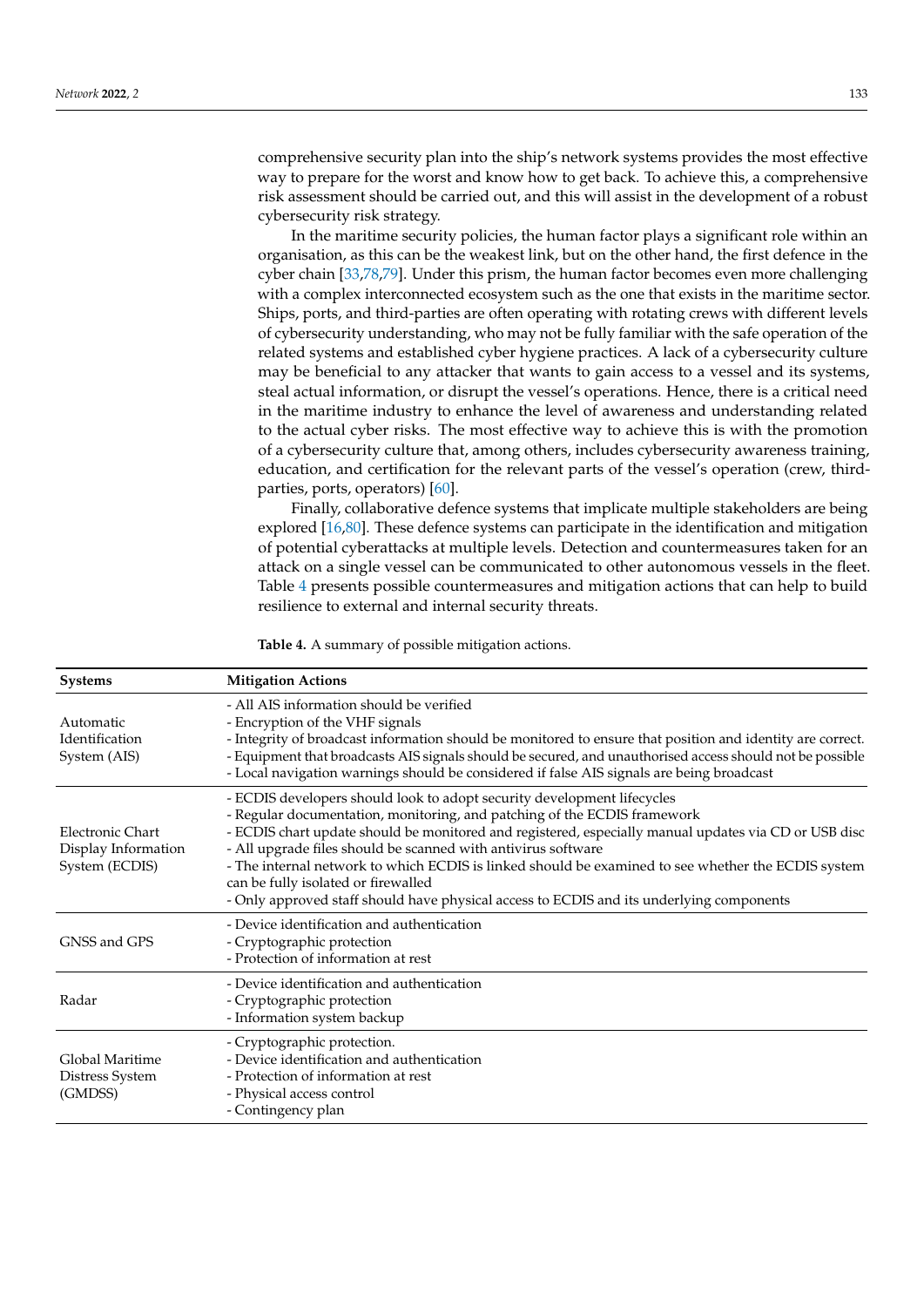| <b>Systems</b>                              | <b>Mitigation Actions</b>                                                                                                                                                                                                                                                                                                                                                                                                                                                                                                                                                                                                                                                                                                                                                                                                                                                               |
|---------------------------------------------|-----------------------------------------------------------------------------------------------------------------------------------------------------------------------------------------------------------------------------------------------------------------------------------------------------------------------------------------------------------------------------------------------------------------------------------------------------------------------------------------------------------------------------------------------------------------------------------------------------------------------------------------------------------------------------------------------------------------------------------------------------------------------------------------------------------------------------------------------------------------------------------------|
| <b>Industrial Control</b><br>Systems (ICSs) | - Use cryptography or other protected methods to shield passwords from unauthorised interception<br>- To keep control systems safe, implement configuration management and patch management controls<br>- As far as possible, communications between security zones should be guarded<br>- Ensure that all Internet-connected ICS devices are protected and that passwords are updated regularly<br>- ICS network administrators should use network segmentation and firewall rules that block access to<br>file-sharing ports<br>- Protect password files adequately by making hashed passwords more difficult to obtain<br>- System administrators should enforce strong passwords<br>- Use concrete remote access policy<br>- Audit remote access and related changes<br>- Block unnecessary USB ports<br>- Ensure cybersecurity awareness training has been conducted for all users |
| management and power<br>control systems     | Propulsion and machinery - Information system backup<br>- Denial of service protection<br>- Monitoring physical access                                                                                                                                                                                                                                                                                                                                                                                                                                                                                                                                                                                                                                                                                                                                                                  |
| Very Small<br>Aperture Terminal<br>(VSAT)   | - Encrypted communication systems should be considered<br>- The service provider's cyber defence mechanisms should be carefully considered, but they should not be<br>relied on solely to protect every shipboard device and data<br>- Authentication and access control management should be strictly complied with<br>- Protection of information at rest                                                                                                                                                                                                                                                                                                                                                                                                                                                                                                                             |
| IT network<br>systems                       | - Information system backup<br>- Authentication and access control<br>- Segmentation of crew vs. business functions<br>- Ensure threat protection mechanisms<br>- Promote configuration/patch/update management system<br>- Ensure BYOD policy is in place<br>- Ensure cybersecurity awareness training has been conducted for all users                                                                                                                                                                                                                                                                                                                                                                                                                                                                                                                                                |
| Human factor                                | - Promote a cybersecurity culture within the organisation<br>- Create relationships with the members of the operation chain<br>- Ensure cyber awareness training has been conducted<br>- Evaluate training effectiveness with cybersecurity drills<br>- Promote cyber hygiene within the operation parties                                                                                                                                                                                                                                                                                                                                                                                                                                                                                                                                                                              |

## <span id="page-11-1"></span>**Table 4.** *Cont*.

## <span id="page-11-0"></span>**6. Conclusions**

Although the maritime industry faces broadly the same cybersecurity challenges as other sectors, it is becoming increasingly apparent that it fits the profile of critical infrastructure being targeted by cybercriminals, and it also faces risks that might be considered unique to the nature of this industry. For instance, a successful cyberattack could shut down a ship, disclose valuable information, disable the vessel's AIS, and/or create false or misleading AIS reports facilitating cyberpiracy and criminal, terrorist, or even state actors. This paper reviewed the current security threats and vulnerabilities in the modern shipping industry. In this context, various types of cyberattacks, these ships could face, were discussed along with real-world incidents. From the numerous reported cyber incidents and their consequences, there is clear evidence that every ship, vessel, or even port is at risk of cyberattacks if key information systems are not adequately protected. Therefore, IT and OT systems in modern ships should be prepared with enhanced security measures due to their great vulnerability to cyber threats. In this paper, we discussed some possible countermeasures that can mitigate potential cyberattacks and make the shipping industry a hard target, such as the implementation of a new security standard that reduces the number and scope of cyberattacks. However, many security challenges remain unresolved, especially with the increasing use of autonomous and semi-autonomous vessels.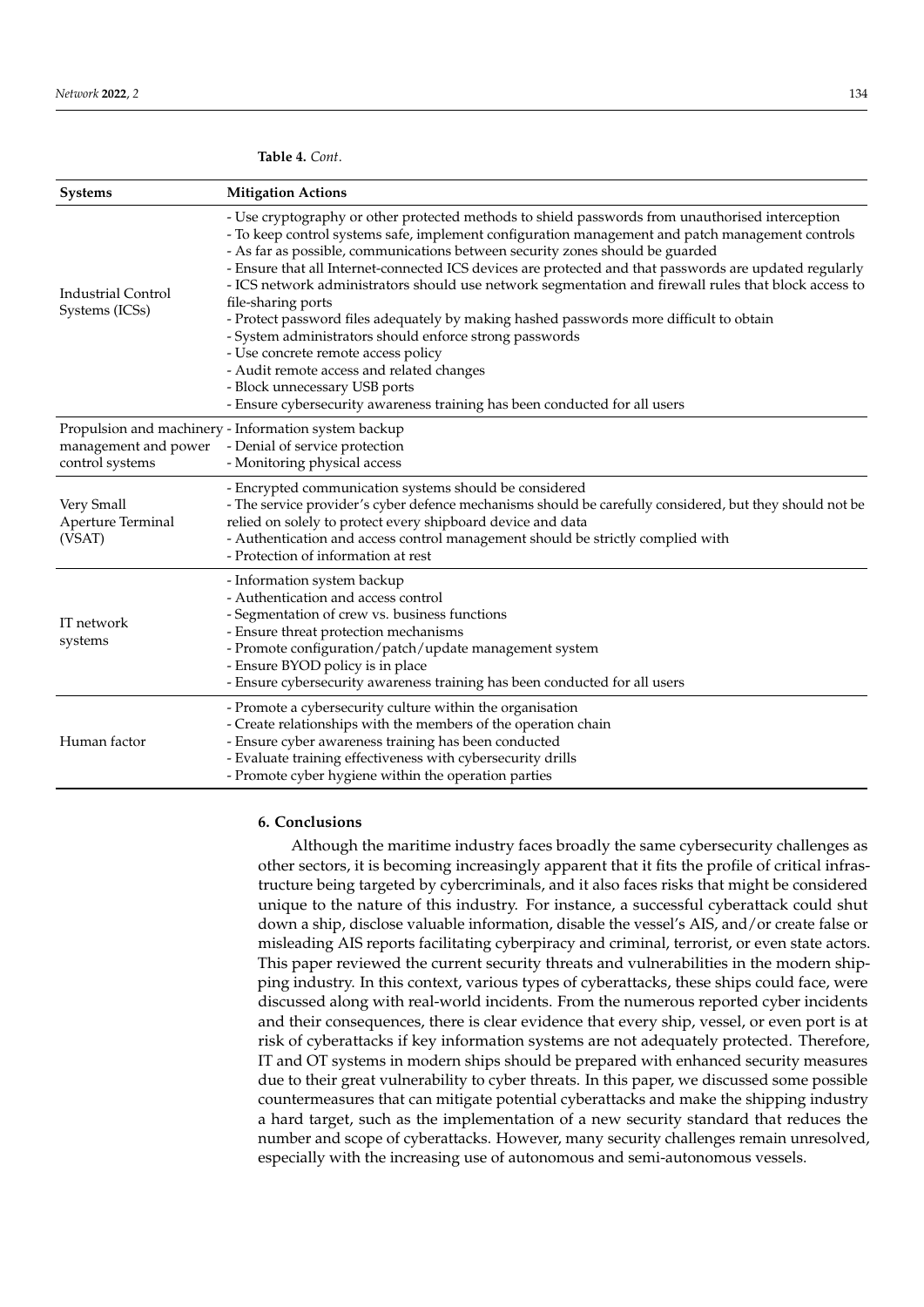**Author Contributions:** Conceptualisation, F.A., G.B. and S.S.; investigation, F.A., G.B., S.S., S.K. and M.M.; methodology, G.B., F.A. and S.S.; supervision, S.S.; writing—original draft, F.A. and S.S.; writing—review and editing, G.B., F.A., S.S., S.K. and M.M. All authors have read and agreed to the published version of the manuscript.

**Funding:** This research received no external funding.

**Conflicts of Interest:** The authors declare no conflict of interest.

## **Abbreviations**

The following abbreviations are used in this manuscript:

| AI           | Artificial Intelligence                         |
|--------------|-------------------------------------------------|
| AIS          | Automatic Identification System                 |
| СE           | Certificate Authority                           |
| <b>ECDIS</b> | Electronic Chart Display and Information System |
| <b>GMDS</b>  | Global Maritime Distress System                 |
| GPS          | Global Positioning System                       |
| <b>IBS</b>   | Integrated Bridge System                        |
| ICS          | <b>Industrial Control System</b>                |
| ICT          | Information and Communications Technology       |
| <b>IMO</b>   | International Maritime Organization             |
| IΤ           | <b>Information Technology</b>                   |
| NNSS         | Global Navigation Satellite System              |
| NMA          | Navigation Message Authentication               |
| OТ           | Operational Technology                          |
| PKI          | Public Key Infrastructure                       |
| Radar        | Radio Detection and Ranging                     |
| VSAT         | Very Small Aperture Terminal                    |
| VSS          | Video Surveillance System                       |

# **References**

- <span id="page-12-0"></span>1. DiRenzo, J.; Goward, D.A.; Roberts, F.S. The little-known challenge of maritime cybersecurity. In Proceedings of the 2015 6th International Conference on Information, Intelligence, Systems and Applications (IISA), Corfu, Greece, 6–8 July 2015; pp. 1–5.
- <span id="page-12-1"></span>2. Jensen, L. Challenges in maritime cyber-resilience. *Technol. Innov. Manag. Rev.* **2015**, *5*, 35. [\[CrossRef\]](http://doi.org/10.22215/timreview/889)
- <span id="page-12-2"></span>3. Alcaide, J.I.; Llave, R.G. Critical infrastructures cybersecurity and the maritime sector. *Transp. Res. Procedia* **2020**, *45*, 547–554. [\[CrossRef\]](http://dx.doi.org/10.1016/j.trpro.2020.03.058)
- <span id="page-12-3"></span>4. Fell, J. Mayflower tribute set to sail unmanned [automated marine transport]. *Eng. Technol.* **2015**, *10*, 42–44. [\[CrossRef\]](http://dx.doi.org/10.1049/et.2016.1203)
- <span id="page-12-4"></span>5. Foundation, N. Demonstration Test of World's First Unmanned Operation of Small Tourism Boat Successfully Completed at Sarushima, Yokosuka. Available online: <https://www.nippon-foundation.or.jp/en/news/articles/2022/20220111-67000.html> (accessed on 14 January 2022).
- <span id="page-12-5"></span>6. Gu, Y.; Goez, J.C.; Guajardo, M.; Wallace, S.W. Autonomous vessels: State of the art and potential opportunities in logistics. *Int. Trans. Oper. Res.* **2021**, *28*, 1706–1739. [\[CrossRef\]](http://dx.doi.org/10.1111/itor.12785)
- <span id="page-12-6"></span>7. Gu, Y.; Wallace, S.W. Operational benefits of autonomous vessels in logistics—A case of autonomous water-taxis in Bergen. *Transp. Res. Part E Logist. Transp. Rev.* **2021**, *154*, 102456. [\[CrossRef\]](http://dx.doi.org/10.1016/j.tre.2021.102456)
- <span id="page-12-7"></span>8. Werle, D.; Boudreau, P.R.; Brooks, M.R.; Butler, M.J.; Charles, A.; Coffen-Smout, S.; Griffiths, D.; McAllister, I.; McConnell, M.L.; Porter, I.; et al. The Future of Ocean Governance and Capacity Development. In *The Future of Ocean Governance and Capacity Development*; Brill Nijhoff: Leiden, The Netherlands, 2019; pp. 1–4.
- <span id="page-12-8"></span>9. Kavallieratos, G.; Katsikas, S.; Gkioulos, V. Cyberattacks against the autonomous ship. In *Computer Security*; Springer: Berlin/Heidelberg, Germany, 2018; pp. 20–36.
- <span id="page-12-9"></span>10. Tam, K.; Jones, K. Cyber-risk assessment for autonomous ships. In Proceedings of the 2018 International Conference on Cybersecurity and Protection of Digital Services (Cybersecurity), Scotland, UK, 11–12 June 2018; pp. 1–8.
- <span id="page-12-10"></span>11. Balduzzi, M.; Pasta, A.; Wilhoit, K. A security evaluation of AIS automated identification system. In Proceedings of the 30th Annual Computer Security Applications Conference, New Orleans, LA, USA, 8–12 December 2014; pp. 436–445.
- <span id="page-12-11"></span>12. LR. Cyber Enabled Systems. Available online: [https://unece.org/fileadmin/DAM/trans/doc/2018/sc3wp3/07.](https://unece.org/fileadmin/DAM/trans/doc/2018/sc3wp3/07._LR.pdf) LR.pdf (accessed on 31 January 2022).
- <span id="page-12-12"></span>13. CruisMapper. Cruise Ship Safety. Available online: <https://www.cruisemapper.com/wiki/751-cruise-ship-safety> (accessed on 3 February 2022).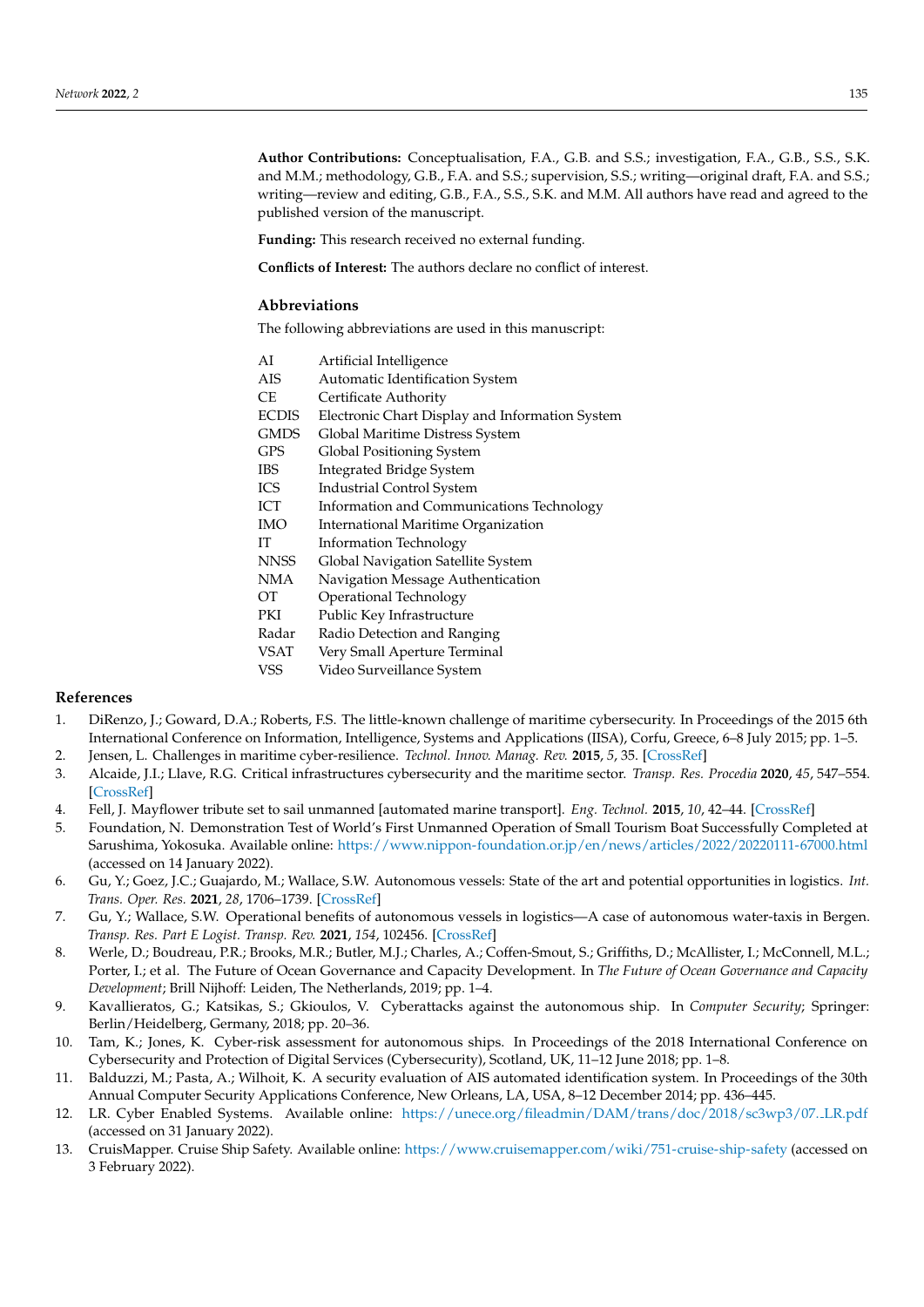- <span id="page-13-0"></span>14. Yastrebova, A.; Höyhtyä, M.; Boumard, S.; Ometov, A. Comparative study on GNSS positioning systems for autonomous vessels in the arctic region. In Proceedings of the WiP Proceedings of the International Conference on Localization and GNSS (ICL-GNSS 2020), Tampere, Finland, 1–3 June 2020.
- <span id="page-13-1"></span>15. Kessler, G.C.; Craiger, J.P.; Haass, J.C. A taxonomy framework for maritime cybersecurity: A demonstration using the automatic identification system. *Int. J. Mar. Navig. Saf. Sea Transp.* **2018**, *12*, 429. [\[CrossRef\]](http://dx.doi.org/10.12716/1001.12.03.01)
- <span id="page-13-2"></span>16. Bhutani, A.; Göttel, B.; Van, N.T.P.; Mukhopadhyay, S.; Demir, V. Advances in Radar Technology; Scientific Research Publishing: Wuhan, China, 2021; p. 245.
- <span id="page-13-3"></span>17. Kuzmichev, A.P.; Smirnov, V.G.; Zakhvatkina, N.Y.; Bychkova, I.A. Use of Satellite Communication Systems for Collecting and Transmitting Data on the State of the Arctic Sea Ice Cover. In Proceedings of the 2021 IEEE International Geoscience and Remote Sensing Symposium IGARSS, Brussels, Belgium, 11–16 July 2021; pp. 5732–5734.
- <span id="page-13-4"></span>18. FORSCOUT. Securing Ship Automation & Control Systems. Available online: [https://www.forescout.com/resources/securing](https://www.forescout.com/resources/securing-ship-automation-control-systems/)[ship-automation-control-systems/](https://www.forescout.com/resources/securing-ship-automation-control-systems/) (accessed on 31 January 2022).
- <span id="page-13-5"></span>19. Stouffer, K.; Falco, J.; Scarfone, K. Guide to industrial control systems (ICS) security. *NIST Spec. Publ.* **2011**, *800*, 16.
- <span id="page-13-6"></span>20. Ilcev, M. New Aspects for Modernization Global Maritime Distress and Safety System (GMDSS). *Int. J. Mar. Navig. Saf. Sea Transp.* **2020**, *14*, 519–530. [\[CrossRef\]](http://dx.doi.org/10.12716/1001.14.04.26)
- <span id="page-13-7"></span>21. Sáiz, V.M.M.; López, A.P. Future trends in electric propulsion systems for commercial vessels. *J. Marit. Res.* 2007, 4, 81–100.
- <span id="page-13-8"></span>22. Scherer, T.; Cohen, J. The evolution of machinery control systems support at the naval ship systems engineering station. *Nav. Eng. J.* **2011**, *123*, 85–109. [\[CrossRef\]](http://dx.doi.org/10.1111/j.1559-3584.2011.00321.x)
- <span id="page-13-9"></span>23. Kazak, N.; Frolova, S. Ship Automation and Control Systems. In Proceedings of the IX All-Russian Science-Practical Conference of Students, Postgraduates and Young Scientists, Kerch, Crimea, 6 May 2020; p. 46.
- <span id="page-13-10"></span>24. Ben Farah, M.A.; Ukwandu, E.; Hindy, H.; Brosset, D.; Bures, M.; Andonovic, I.; Bellekens, X. Cybersecurity in the maritime industry: A systematic survey of recent advances and future trends. *Information* **2022**, *13*, 22. [\[CrossRef\]](http://dx.doi.org/10.3390/info13010022)
- <span id="page-13-12"></span>25. Menhat, M.N.; Zaideen, I.M.M.; Yusuf, Y.; Salleh, N.H.M.; Zamri, M.A.; Jeevan, J. The impact of Covid-19 pandemic: A review on maritime sectors in Malaysia. *Ocean. Coast. Manag.* **2021**, 105638. [\[CrossRef\]](http://dx.doi.org/10.1016/j.ocecoaman.2021.105638) [\[PubMed\]](http://www.ncbi.nlm.nih.gov/pubmed/33897122)
- 26. Chang, C.; Wenming, S.; Wei, Z.; Changki, P.; Kontovas, C. Evaluating cybersecurity risks in the maritime industry: A literature review. In Proceedings of the International Association of Maritime Universities (IAMU) Conference, Tokyo, Japan, 30 October–1 November 2019.
- <span id="page-13-11"></span>27. Larsen, M.H.; Lund, M.S. A Maritime Perspective on Cyber Risk Perception: A Systematic Literature Review. *IEEE Access* **2021**, *9*, 144895–144905. [\[CrossRef\]](http://dx.doi.org/10.1109/ACCESS.2021.3122433)
- <span id="page-13-13"></span>28. Marine Traffic. Available online: <https://www.marinetraffic.com/en/ais/home/centerx:-12.0/centery:25.0/zoom:4> (accessed on 14 January 2022).
- <span id="page-13-14"></span>29. Androjna, A.; Brcko, T.; Pavic, I.; Greidanus, H. Assessing cyber challenges of maritime navigation. *J. Mar. Sci. Eng.* **2020**, *8*, 776. [\[CrossRef\]](http://dx.doi.org/10.3390/jmse8100776)
- <span id="page-13-15"></span>30. Lisa, V. \$80 Million Yacht Hijacked by Students Spoofing GPS Signals. 31 July, Naked Security (Sophos). Available online: <https://nakedsecurity.sophos.com/2013/07/31/80-million-yachthijacked-by-students-spoofing-gps-signals> (accessed on 31 January 2022).
- 31. GPS World. State Department Issues Notice on North Korean Jamming. 2016. Available online: [http://gpsworld.com/state](http://gpsworld.com/state-department-issues-notice-on-north-korean-jamming)[department-issues-notice-on-north-korean-jamming](http://gpsworld.com/state-department-issues-notice-on-north-korean-jamming) (accessed on 31 January 2022).
- <span id="page-13-16"></span>32. John, R. GPS fLaw Could Let Terrorists Hijack Ships, Planes. Fox News Tech. Available online: [http://www.foxnews.com/tech/](http://www.foxnews.com/tech/2013/07/26/exclusive-gps-flaw-could-let-terroristshijack-ships-planes.html) [2013/07/26/exclusive-gps-flaw-could-let-terroristshijack-ships-planes.html](http://www.foxnews.com/tech/2013/07/26/exclusive-gps-flaw-could-let-terroristshijack-ships-planes.html) (accessed on 31 January 2022).
- <span id="page-13-17"></span>33. Meland, P.; Bernsmed, K.; Wille, E.; Rødseth, Ø.; Nesheim, D. A retrospective analysis of maritime cybersecurity incidents. *Int. J. Mar. Navig. Saf. Sea Transp.* **2021**, *15*, 4. [\[CrossRef\]](http://dx.doi.org/10.12716/1001.15.03.04)
- <span id="page-13-18"></span>34. Analytica, O. Global maritime security risks rise with GNSS use. In *Emerald Expert Briefings*; Oxford Analytica: Oxford, UK, 2019; Volume 1.
- <span id="page-13-19"></span>35. Coffed, J. *The Threat of GPS Jamming: The Risk to an Information Utility*; Report of EXELIS: Herndon, VA, USA, 2014; pp. 6–10.
- <span id="page-13-20"></span>36. Schmidt, D.; Radke, K.; Camtepe, S.; Foo, E.; Ren, M. A survey and analysis of the GNSS spoofing threat and countermeasures. *ACM Comput. Surv.* **2016**, *48*, 1–31. [\[CrossRef\]](http://dx.doi.org/10.1145/2897166)
- <span id="page-13-21"></span>37. Svilicic, B.; Brčić, D.; Žuškin, S.; Kalebić, D. Raising awareness on cybersecurity of ECDIS. *Int. J. Mar. Navig. Saf. Sea Transp.* 2019, *13*, 231–236.
- <span id="page-13-23"></span>38. Svilicic, B.; Kamahara, J.; Celic, J.; Bolmsten, J. Assessing ship cyber risks: A framework and case study of ECDIS security. *WMU J. Marit. Aff.* **2019**, *18*, 509–520. [\[CrossRef\]](http://dx.doi.org/10.1007/s13437-019-00183-x)
- <span id="page-13-24"></span>39. Kavallieratos, G.; Diamantopoulou, V.; Katsikas, S.K. Shipping 4.0: Security requirements for the cyber-enabled ship. *IEEE Trans. Ind. Inform.* **2020**, *16*, 6617–6625. [\[CrossRef\]](http://dx.doi.org/10.1109/TII.2020.2976840)
- <span id="page-13-22"></span>40. Dyryavyy, Y. *Preparing for Cyber Battleships—Electronic Chart Display and Information System Security*; NCC Group: Manchester, UK, 2014.
- <span id="page-13-25"></span>41. Wu, Z.; Pan, Q.; Yue, M.; Ma, S. An Approach of Security Protection for VSAT Network. In Proceedings of the 2018 17th IEEE International Conference On Trust, Security and Privacy in Computing and Communications/12th IEEE International Conference on Big Data Science and Engineering (TrustCom/BigDataSE), New York, NY, USA, 1–3 August 2018; pp. 1511–1516.
- <span id="page-13-26"></span>42. Santamarta, R. Maritime Security: Hacking into a Voyage Data Recorder (VDR). 2015. Available online: [https://ioactive.com/](https://ioactive.com/maritime-security-hacking-into-a-voyage-data-recorder-vdr/) [maritime-security-hacking-into-a-voyage-data-recorder-vdr/](https://ioactive.com/maritime-security-hacking-into-a-voyage-data-recorder-vdr/) (accessed on 10 January 2022).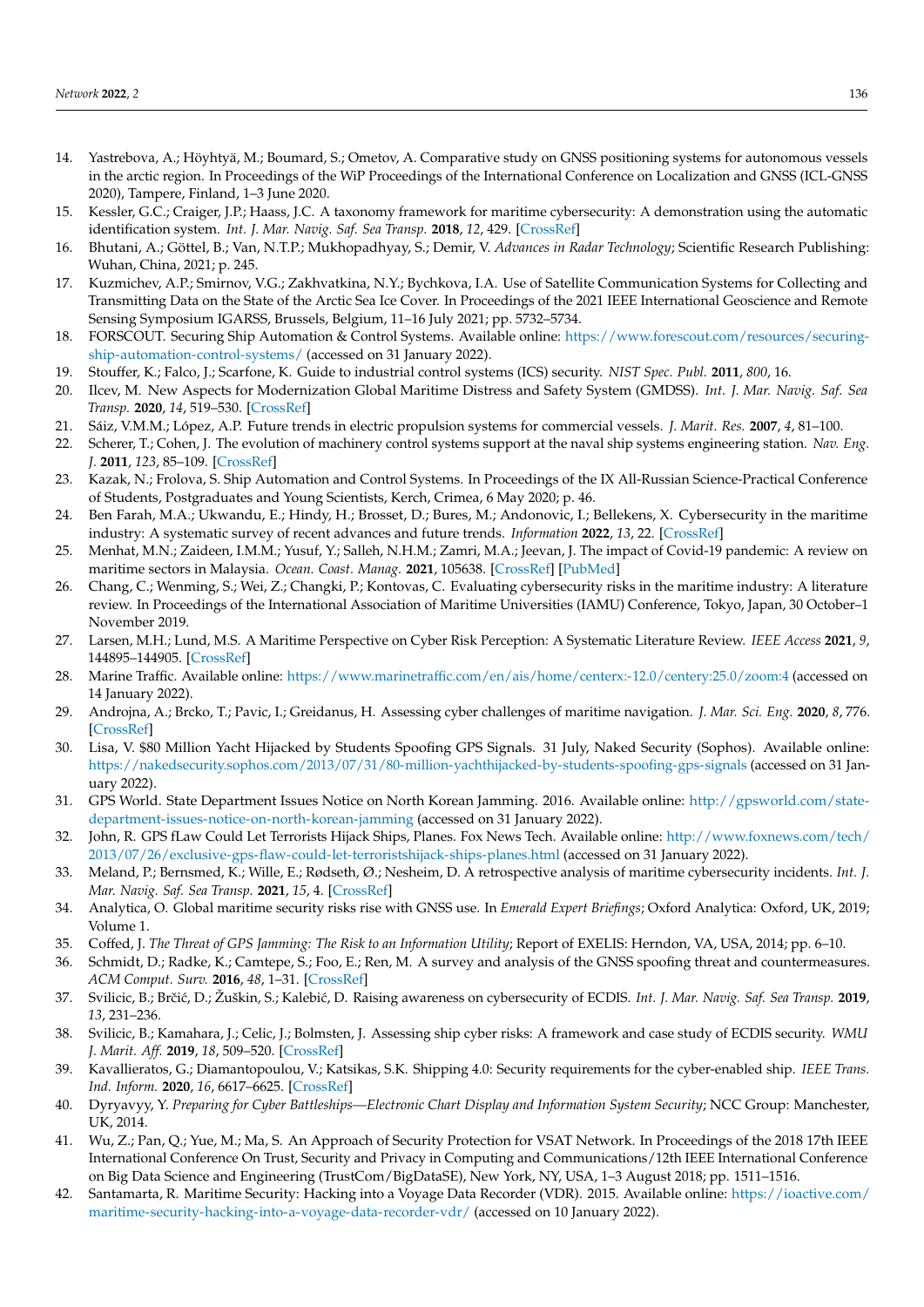- <span id="page-14-0"></span>43. Pavur, J.; Moser, D.; Strohmeier, M.; Lenders, V.; Martinovic, I. A tale of sea and sky on the security of maritime VSAT communications. In Proceedings of the 2020 IEEE Symposium on Security and Privacy (SP), San Francisco, CA, USA, 18–21 May 2020. Available online: [https://ieeexplore.ieee.org/abstract/document/9152624?casa](https://ieeexplore.ieee.org/abstract/document/9152624?casa_token=WNlJxkEBkiMAAAAA:M7VuGUYSWSjse0C9DUqJuH9gjFl9lWUO9MvFuZoCpEwuAX3BmKg57M9w2ZSfDfKM_sTvYrwwgQ6P) token=WNlJxkEBkiMAAAAA: [M7VuGUYSWSjse0C9DUqJuH9gjFl9lWUO9MvFuZoCpEwuAX3BmKg57M9w2ZSfDfKM](https://ieeexplore.ieee.org/abstract/document/9152624?casa_token=WNlJxkEBkiMAAAAA:M7VuGUYSWSjse0C9DUqJuH9gjFl9lWUO9MvFuZoCpEwuAX3BmKg57M9w2ZSfDfKM_sTvYrwwgQ6P) sTvYrwwgQ6P (accessed on 10 January 2021).
- <span id="page-14-1"></span>44. Tam, K.; Jones, K. MaCRA: A model-based framework for maritime cyber-risk assessment. *WMU J. Marit. Aff.* **2019**, *18*, 129–163. [\[CrossRef\]](http://dx.doi.org/10.1007/s13437-019-00162-2)
- <span id="page-14-2"></span>45. Heffner, C. Exploiting Surveillance Cameras Like a Hollywood Hacker. Available online: [https://privacy-pc.com/articles/](https://privacy-pc.com/articles/exploiting-network-surveillance-cameras-like-a-hollywood-hacker.html) [exploiting-network-surveillance-cameras-like-a-hollywood-hacker.html](https://privacy-pc.com/articles/exploiting-network-surveillance-cameras-like-a-hollywood-hacker.html) (accessed on 10 January 2021).
- <span id="page-14-3"></span>46. Bugeja, J.; Jönsson, D.; Jacobsson, A. An investigation of vulnerabilities in smart connected cameras. In Proceedings of the 2018 IEEE International Conference on Pervasive Computing and Communications Workshops (PerCom Workshops), Athens, Greece, 19–23 March 2018; pp. 537–542.
- <span id="page-14-4"></span>47. Shoultz, D. Securely Connected Vessels: Vessel Communications and Maritime Cybersecurity. Technical Report. 2017. Available online: [https://www.maritimeprofessional.com/blogs/post/securely-connected-vessels-vessel-communicationsand-maritime-](https://www.maritimeprofessional.com/blogs/post/securely-connected-vessels-vessel-communicationsand-maritime-15176)[15176](https://www.maritimeprofessional.com/blogs/post/securely-connected-vessels-vessel-communicationsand-maritime-15176) (accessed on 9 July 2021).
- <span id="page-14-5"></span>48. Healey, J. *Beyond Data Breaches: Global Interconnections of Cyber Risk*; Atlantic Council: Washington, DC, USA, 2014.
- <span id="page-14-6"></span>49. Caprolu, M.; Di Pietro, R.; Raponi, S.; Sciancalepore, S.; Tedeschi, P. Vessels cybersecurity: Issues, challenges, and the road ahead. *IEEE Commun. Mag.* **2020**, *58*, 90–96. [\[CrossRef\]](http://dx.doi.org/10.1109/MCOM.001.1900632)
- <span id="page-14-7"></span>50. Al-Mhiqani, M.N.; Ahmad, R.; Yassin, W.; Hassan, A.; Abidin, Z.Z.; Ali, N.S.; Abdulkareem, K.H. Cyber-security incidents: A review cases in cyber-physical systems. *Int. J. Adv. Comput. Sci. Appl.* **2018**, *1*, 499–508.
- <span id="page-14-8"></span>51. Forscout. Spoofing in the Black Sea: What Really Happened? Available online: [https://www.gpsworld.com/spoofing-in-the](https://www.gpsworld.com/spoofing-in-the-black-sea-what-really-happened/)[black-sea-what-really-happened/](https://www.gpsworld.com/spoofing-in-the-black-sea-what-really-happened/) (accessed on 31 January 2022).
- <span id="page-14-9"></span>52. Borger, J. Pentagon Orders Temporary Halt to US Navy Operations after Second Collision. Available online: [https://www.](https://www.theguardian.com/us-news/2017/aug/21/us-destroyer-uss-john-s-mccain-damaged-after-collision-with-oil-tanker) [theguardian.com/us-news/2017/aug/21/us-destroyer-uss-john-s-mccain-damaged-after-collision-with-oil-tanker](https://www.theguardian.com/us-news/2017/aug/21/us-destroyer-uss-john-s-mccain-damaged-after-collision-with-oil-tanker) (accessed on 31 January 2022).
- <span id="page-14-11"></span>53. Cohen, Z. US Navy Ship Collides with South Korean Fishing Boat. Available online: [https://edition.cnn.com/2017/05/09](https://edition.cnn.com/2017/05/09/politics/fishing-vessel-hits-us-navy-ship-south-korea/index.html) [/politics/fishing-vessel-hits-us-navy-ship-south-korea/index.html](https://edition.cnn.com/2017/05/09/politics/fishing-vessel-hits-us-navy-ship-south-korea/index.html) (accessed on 31 January 2022).
- <span id="page-14-10"></span>54. Roberts, F.S.; Egan, D.; Nelson, C.; Whytlaw, R. Combined cyber and physical attacks on the maritime transportation system. *NMIOTC Marit. Interdiction Oper. J.* **2019**, *18*, 22.
- <span id="page-14-12"></span>55. Oruc, A.; MIMarEST, M.S.M. Claims of State-Sponsored Cyberattack in the Maritime Industry. In Proceedings of the 15th International Naval Engineering Conference & Exhibition, Delft, The Netherlands, 6–8 October 2020.
- <span id="page-14-13"></span>56. Winder, D. U.S. Coast Guard Issues Alert after Ship Heading into Port of New York Hit By Cyberattack. Available online: [https://www.forbes.com/sites/daveywinder/2019/07/09/u-s-coast-guard-issues-alert-after-ship-heading-into-port](https://www.forbes.com/sites/daveywinder/2019/07/09/u-s-coast-guard-issues-alert-after-ship-heading-into-port-of-new-york-hit-by-cyberattack/?sh=61b920e741aa)[of-new-york-hit-by-cyberattack/?sh=61b920e741aa](https://www.forbes.com/sites/daveywinder/2019/07/09/u-s-coast-guard-issues-alert-after-ship-heading-into-port-of-new-york-hit-by-cyberattack/?sh=61b920e741aa) (accessed on 31 January 2022).
- <span id="page-14-14"></span>57. Cooper, H. Chinese Hackers Steal Unclassified Data from Navy Contractor. 2018. Available online: [https://www.nytimes.com/](https://www.nytimes.com/2018/06/08/us/politics/china-hack-navy-contractor-.html) [2018/06/08/us/politics/china-hack-navy-contractor-.html](https://www.nytimes.com/2018/06/08/us/politics/china-hack-navy-contractor-.html) (accessed on 31 January 2022).
- <span id="page-14-15"></span>58. Maritime-Executive. Cyberattack Hits Multiple Greek Shipping Firms. Available online: [https://www.maritime-executive.com/](https://www.maritime-executive.com/article/cyberattack-hits-multiple-greek-shipping-firms) [article/cyberattack-hits-multiple-greek-shipping-firms](https://www.maritime-executive.com/article/cyberattack-hits-multiple-greek-shipping-firms) (accessed on 3 February 2022).
- <span id="page-14-16"></span>59. Bebbington, T. Cyberattack or Coincidence? Available online: [https://www.seatrade-maritime.com/opinions-analysis/](https://www.seatrade-maritime.com/opinions-analysis/cyberattack-or-coincidence) [cyberattack-or-coincidence](https://www.seatrade-maritime.com/opinions-analysis/cyberattack-or-coincidence) (accessed on 3 February 2022).
- <span id="page-14-17"></span>60. The Guidelines on Cybersecurity Onboard Ships. Available online: [https://safety4sea.com/wp-content/uploads/2018/12/](https://safety4sea.com/wp-content/uploads/2018/12/BIMCO-Guidelines-on-cyber-security-onboard-ships-2018_12.pdf) [BIMCO-Guidelines-on-cyber-security-onboard-ships-2018](https://safety4sea.com/wp-content/uploads/2018/12/BIMCO-Guidelines-on-cyber-security-onboard-ships-2018_12.pdf) 12.pdf (accessed on 3 February 2022).
- <span id="page-14-18"></span>61. Nicaise, V. Cybermarétique: A Short History of Cyberattacks against Ports. Available online: [https://www.stormshield.com/](https://www.stormshield.com/news/cybermaretique-a-short-history-of-cyberattacks-against-ports/) [news/cybermaretique-a-short-history-of-cyberattacks-against-ports/](https://www.stormshield.com/news/cybermaretique-a-short-history-of-cyberattacks-against-ports/) (accessed on 3 February 2022).
- <span id="page-14-19"></span>62. Team, E. Maersk Line: Surviving from a Cyber Attack. Available online: [https://safety4sea.com/cm-maersk-line-surviving](https://safety4sea.com/cm-maersk-line-surviving-from-a-cyberattack/)[from-a-cyberattack/](https://safety4sea.com/cm-maersk-line-surviving-from-a-cyberattack/) (accessed on 3 February 2022).
- <span id="page-14-20"></span>63. Rosehana Amin, R.D.; Jones, D. Part 1: A Very Modern Form of Piracy: Cybercrime against the Shipping Industry—Rapidly Developing Risks. Available online: [https://www.clydeco.com/en/insights/2021/03/a-very-modern-form-of-piracy-cybercrime](https://www.clydeco.com/en/insights/2021/03/a-very-modern-form-of-piracy-cybercrime-against-th)[against-th](https://www.clydeco.com/en/insights/2021/03/a-very-modern-form-of-piracy-cybercrime-against-th) (accessed on 3 February 2022).
- <span id="page-14-21"></span>64. Elliott, L. Port of Houston Target of Suspected Nation-State Hack. Available online: [https://www.nbcnews.com/tech/security/](https://www.nbcnews.com/tech/security/port-houston-target-suspected-nation-state-hack-rcna2249) [port-houston-target-suspected-nation-state-hack-rcna2249](https://www.nbcnews.com/tech/security/port-houston-target-suspected-nation-state-hack-rcna2249) (accessed on 3 February 2022).
- <span id="page-14-22"></span>65. Silverajan, B.; Ocak, M.; Nagel, B. Cybersecurity attacks and defences for unmanned smart ships. In Proceedings of the 2018 IEEE International Conference on Internet of Things (iThings) and IEEE Green Computing and Communications (GreenCom) and IEEE Cyber, Physical and Social Computing (CPSCom) and IEEE Smart Data (SmartData), Halifax, NS, Canada, 30 July–3 August 2018; pp. 15–20.
- <span id="page-14-23"></span>66. Bothur, D.; Zheng, G.; Valli, C. A critical analysis of security vulnerabilities and countermeasures in a smart ship system. In Proceedings of the 15th Australian Information Security Management Conference, Perth, Australia, 5–6 December 2017.
- <span id="page-14-24"></span>67. Zhou, X.; Liu, Z.; Wu, Z.; Wang, F. Quantitative processing of situation awareness for autonomous ships navigation. *Int. J. Mar. Navig. Saf. Sea Transp.* **2019**, *13*, 25–31. [\[CrossRef\]](http://dx.doi.org/10.12716/1001.13.01.01)